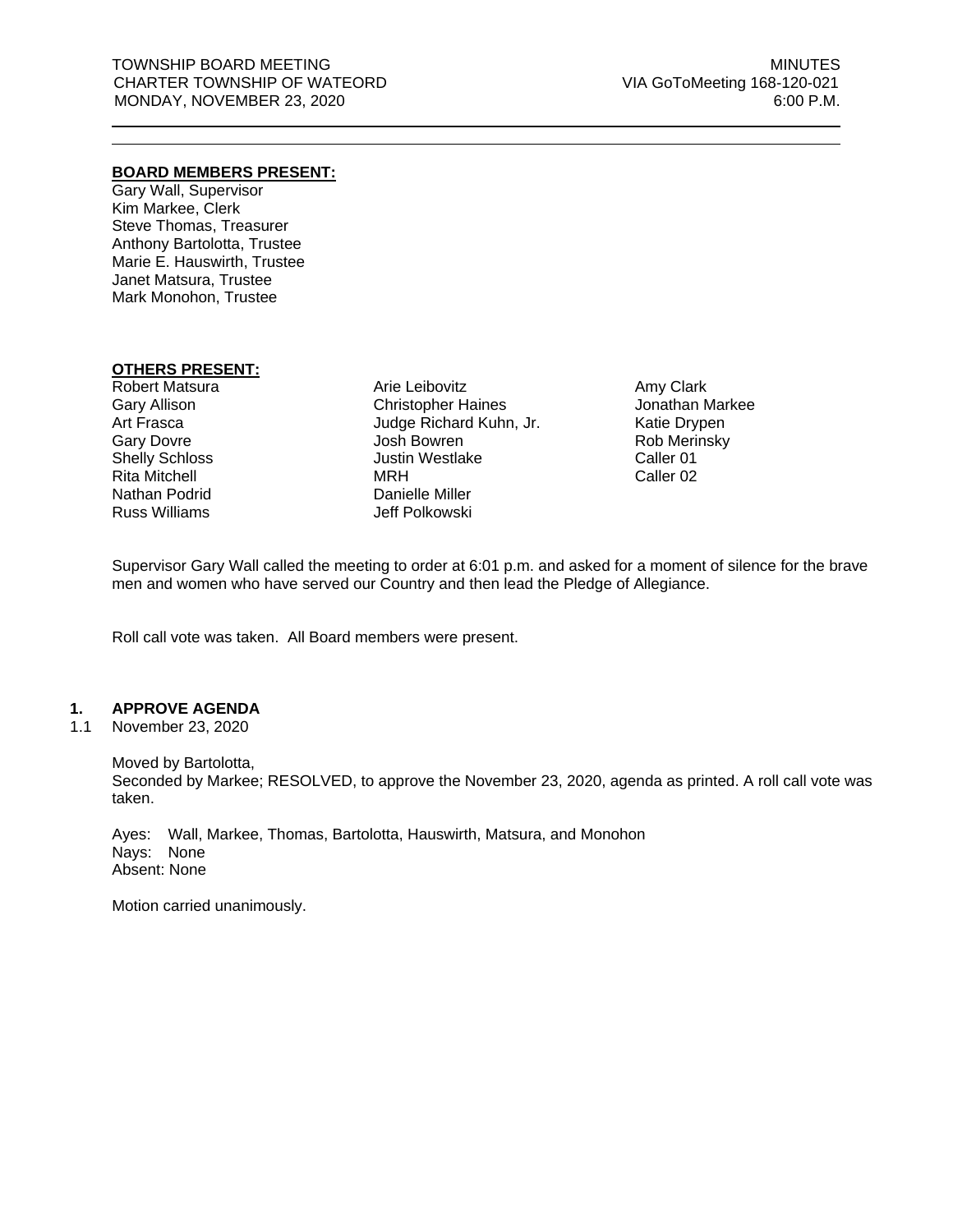# **2. ANNOUNCEMENTS**

2.1 As of Wednesday, November 18th, the Library is returned to Phase 2 of their Reopening Plan in order to ensure the health and safety of patrons and staff in response to the significant increase in COVID-19 cases. The library will be closed to the public. Service hours remain: Monday – Thursday 10:00a – 9:00p, Saturday, 10:00a – 5:00p.

Reduced on-site staff hours will continue to provide the following services:

- Contactless Pickup of materials on hold in the library Entryway (instead of curbside)
- Remote reference & reader's advisory via phone, email, chat, and Facebook Messenger
- Virtual programs
- Online information resources and downloadable eContent
- Free Wifi throughout our parking lot
- All returns accepted through our exterior book drops
- Thank you for your continued support as we adapt services to this changing environment
- 2.2 Waterford Township administrative offices and the Waterford Township Public Library will be closed November 26th & 27th in observance of Thanksgiving, Emergency services remain available during these administrative closures.
- 2.3 It is almost the holiday season! Like most things in 2020, Goodfellows Christmas Baskets will be different this year. In lieu of food donations, the Waterford Goodfellows will be collecting cash and grocery store gift-card donations to distribute to Waterford families in need this holiday season. All families who are in need of a Goodfellows basket this year, will need to complete an application which will be posted on the Waterford Goodfellows Facebook page on December 1st. Applications will only be accepted December 1-4. Search "Waterford Goodfellows" on Facebook or visit the Waterford Township website or Facebook page for a link to the page. Those wishing to make monetary or gift card donations, may contact the Goodfellows directly or send to Waterford Goodfellows P.O. Box 301196 Waterford, MI 48330. If donating gift carts, please purchase in smaller amounts so they can be disbursed to more families. Thanks for your understanding and cooperation Our goal is to keep everyone safe and healthy.
- 2.4 The Waterford Area Chamber of Commerce has officially launched its community-wide SUPPORT LOCAL CAMPAIGN! Shop local to support Waterford businesses and for your chance to win prizes! Eligible purchases made at Waterford chamber-member businesses in the month of November may be submitted via text or email for a chance to win a Visa gift card valued at \$250. Please visit the chamber website for details and a complete list of "Official Rules" [www.waterfordchamber.org.](http://www.waterfordchamber.org/)
- 2.5 Waterford Township Residential GFL Customers receive curbside collection of an unlimited number of bags/cans of yard waste through the second week of December each year under our contract. The week of December 7-11 will be the last week for yard waste collection by GFL. Simply place your yard waste at the curb by 7:00 a.m. on your regular collection day that week, and that will be your last pickup of the season. Snowbirds - Heading out of town for the Winter? Don't forget to contact GFL at 844-464-3587 to place a hold on your service. GFL November Holiday Schedule: Please remember that Thanksgiving falls on a Thursday and GFL will not be servicing accounts that day. GFL customers whose regular collection day falls on Thanksgiving Thursday, November 26th will instead receive collection on Friday, November 27th. GFL customers whose regular collection day falls on Friday, November 27th will instead receive their collection on Saturday, November 28th.

# **3. Awards and Presentations**

3.1 Swearing in Ceremony for New Township Board of Trustees

Judge Richard Kuhn, Jr. swore in the Board of Trustees, congratulated them on their accomplishment, and offered best wishes for a successful term in office.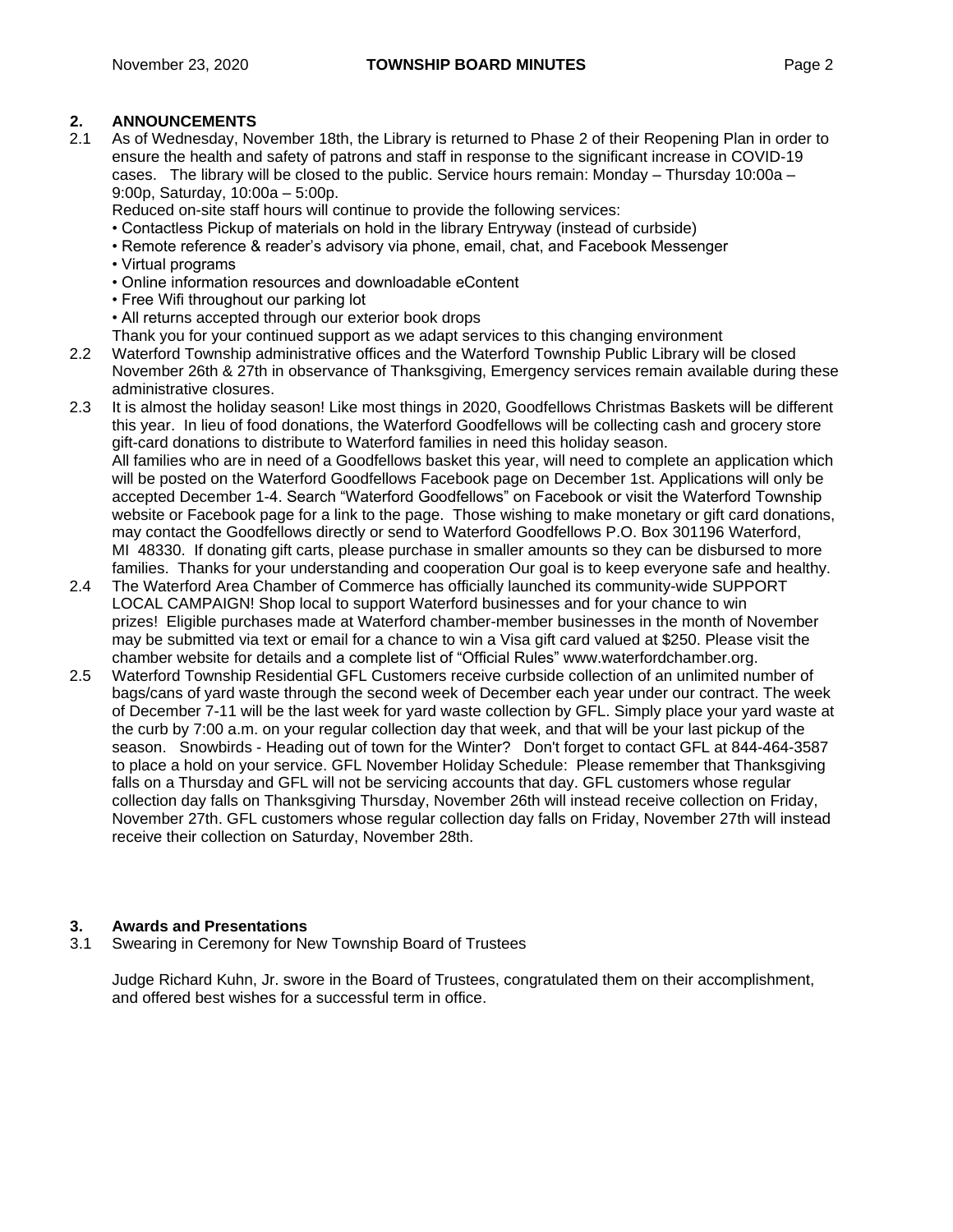# **4. Consent Agenda**

*Board Members may remove items from the Consent Agenda for discussion purposes or for the purpose of voting in opposition. Public comment for items removed from the consent agenda may be received in the same manner immediately following the Consent Agenda.*

- 4.1 November 9, 2020, Meeting Minutes
- 4.2 November 23, 2020, Bill Payment

Moved by Thomas, Seconded by Markee, RESOLVED, to approve Consent Agenda items 4.1 and 4.2. A roll call vote was taken.

Ayes: Wall, Markee, Thomas, Bartolotta, Hauswirth, Matsura, and Monohon Nays: None Absent: None

Motion carried unanimously.

# **5. Board Liaison Reports (Verbal)**

Supervisor Wall

COVID-19 Updates

| October 26th: 48327 | 48328 | 48329           |
|---------------------|-------|-----------------|
| Cases: 476          | 545   | 558             |
| Deaths: 5           | 14    | 12 <sub>1</sub> |
| Current Cases: 706  | 822   | 894             |
| Deaths: 5           | 14    | 12              |

COVID is spiking, please be safe, social distance, wear a mask, and use disinfectant.

# **6. Open Business**

# 6.1 **Possible Adoption of Medical Marihuana Facility Licensing Ordinance Amendment No. 2020-006**

The following memo was received from Gary Dovre, Township Attorney.

One of the basic requirements under the Licensing Ordinance you adopted on October 26, 2020, was compliance with the administrative rules promulgated by the Michigan Marijuana Regulatory Agency (MRA) under the Michigan Medical Marihuana Act. The definition of those Rules in Section 10-294 and references to them in Sections 10-300, 10-301, and 10-306 of the Ordinance need to be updated.

The Rules defined and cited in the adopted ordinance are technically still in effect but have a sunset date of November 27, 2020, and are not expected to be extended. That is because the MRA has promulgated a new comprehensive set of rules for medical and recreational marihuana facilities that took effect June 22, 2020, that covers the same turf as the old rules in greater detail.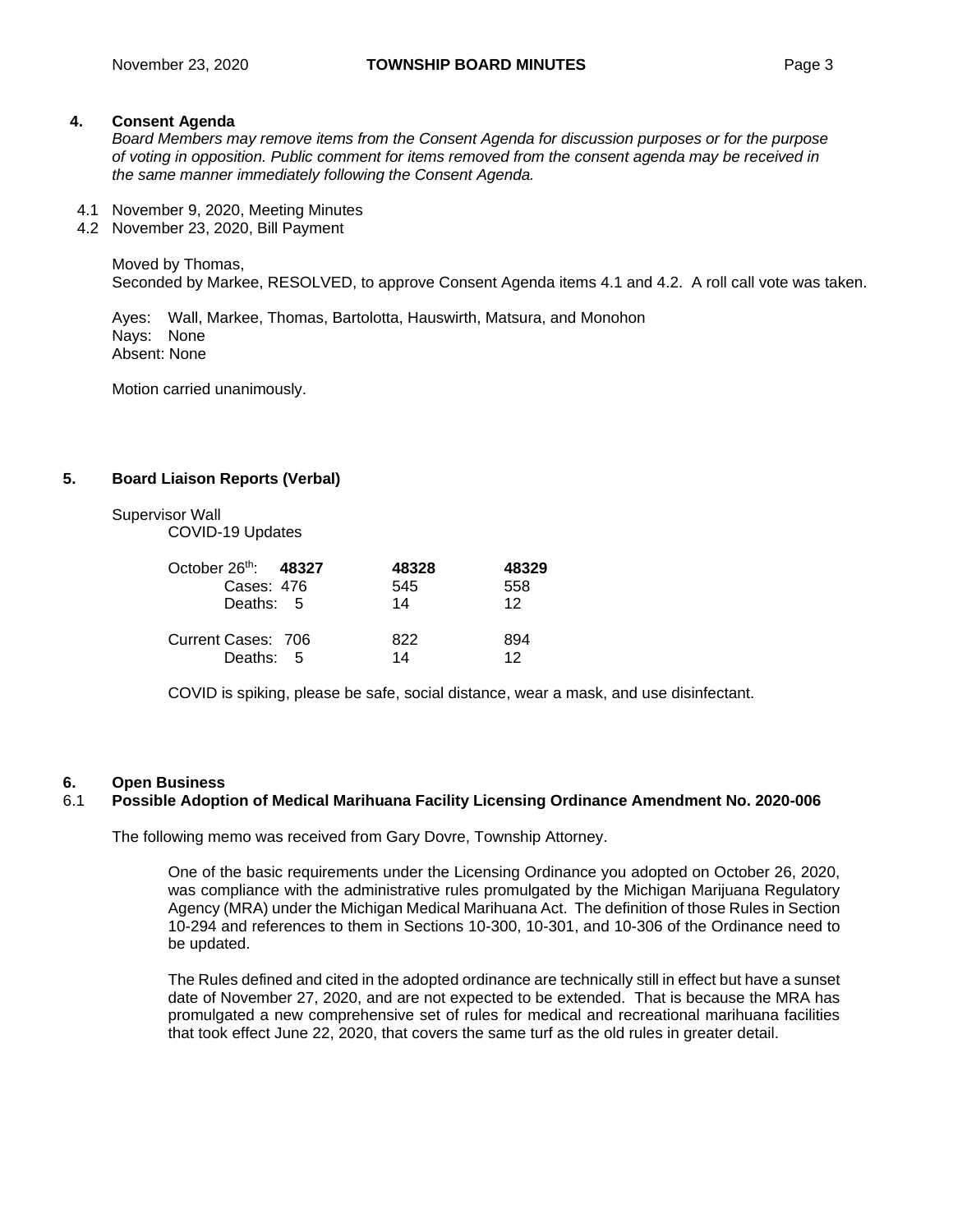#### Possible Adoption of Medical Marihuana Facility Licensing Ordinance Amendment No. 2020-006 Continued.

The Ordinance Amendment presented with this letter would update the definition and references to the Rules to the new MRA rules, and possible future amendments or additions to those MRA rules. The actual changes to accomplish that have been tracked. The recommended action at your November 9, 2020, meeting would be a:

Motion to introduce Medical Marihuana Facility Licensing Ordinance Amendment No. 2020-006 and schedule it for possible adoption on November 23, 2020.

#### **CHARTER TOWNSHIP OF WATERFORD ORDINANCE NO. 2020-006**

# **MEDICAL MARIHUANA FACILITY LICENSING ORDINANCE AMENDMENT**

An Ordinance to amend the Medical Marihuana Facility Licensing Ordinance by updating and changing the definition of and references to the administrative rules under the Medical Marihuana Facilities Licensing Act.

THE CHARTER TOWNSHIP OF WATERFORD ORDAINS:

#### **Section 1 of Ordinance**

Section 10-294(a)(4) and the definition of Rules in Section 10-294(b) of the Waterford Charter Township Code are amended to read as follows:

#### **Sec. 10-294. Definitions.**

- (a) In addition to the rules of construction and definitions contained in Sections 1-002 and 10-053, words, terms, and phrases used in this Ordinance shall have the meanings defined in the following state laws, that are adopted by reference, unless defined differently in this Ordinance:
	- (1) Medical Marihuana Facilities Licensing Act, MCL 333.27101 et seq.
	- (2) Michigan Medical Marihuana Act, MCL 333.26421 et seq.
	- (3) Marihuana Tracking Act, MCL 333.27901 et seq.
	- (4) Medical Marihuana Facilities Administrative Rules (Rules as defined in subsection (b).)
- (b) As used in this Ordinance, the following words, terms, and phrases shall have the meanings indicated.

**Rules** means the administrative rules that have been or in the future are promulgated by the Michigan Marijuana Regulatory Agency under Section 206 of the Act, MCL 333.27206, to implement the Act, which as of June 22, 2020, are included in the rules codified in the Michigan Administrative Code as R 420.1 through R 420.809.

#### **Section 2 of Ordinance**

Section 10-300(c) of the Waterford Charter Township Code is amended to read as follows:

- **Sec. 10-300. Overview of license application, approval and issuance procedure.**
	- (c) A license application for a facility shall not be filed until after an application prequalified under the Rules as satisfying the requirements of MCL 333.27401(1) in the Act and the Rules for the corresponding state license has been made. The Township Board shall not consider approving a license if the corresponding state license has been denied.

#### **Section 3 of Ordinance**

Section 10-301(b)(1) of the Waterford Charter Township Code is amended to read as follows: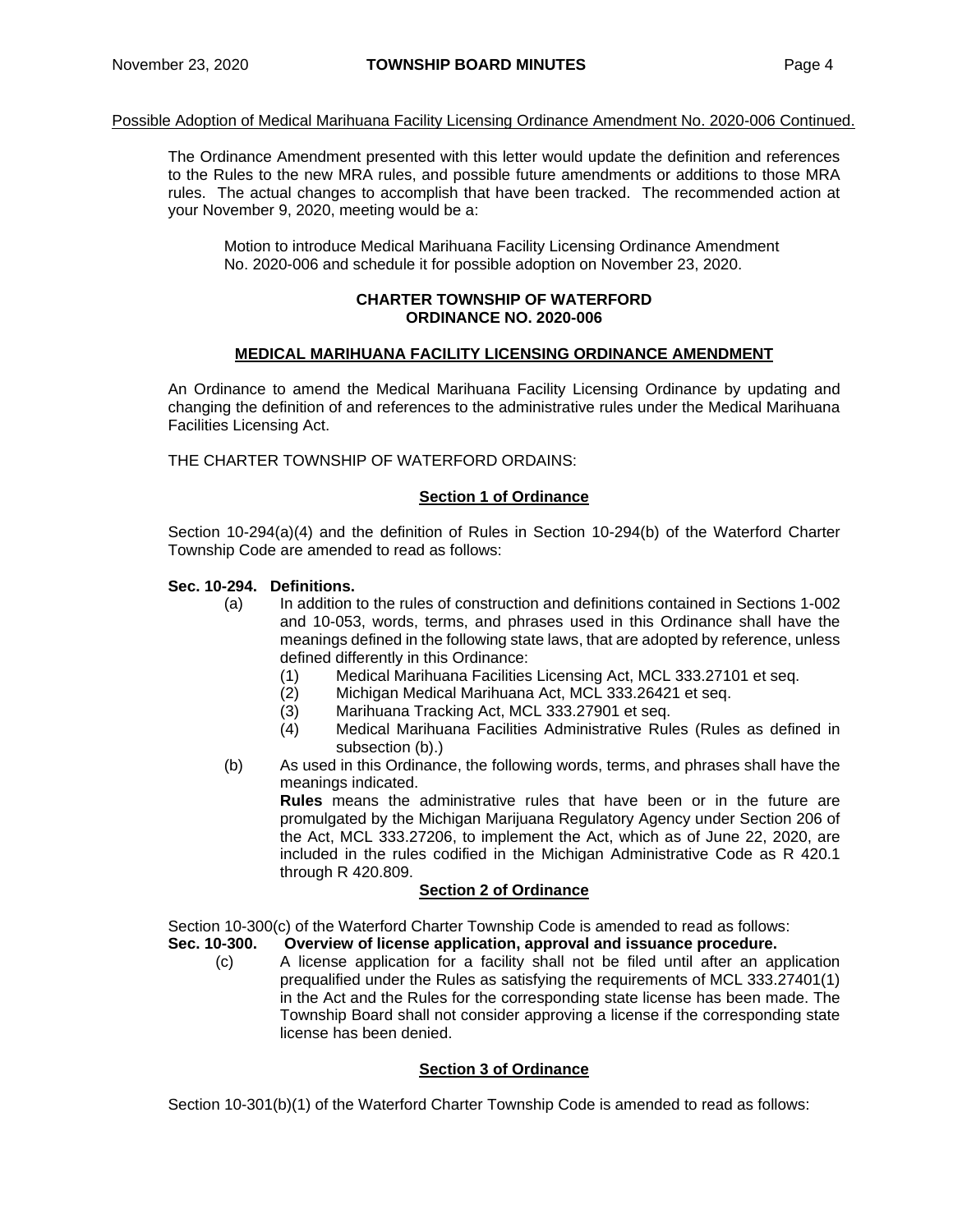#### **Sec. 10-301. License application requirements.**

(b) (1) Copy of the application filed and prequalified under the Rules as satisfying the requirements of MCL 333.27401(1) in the Act and the Rules for the corresponding state license.

#### **Section 4 of Ordinance**

Section 10-306(b)(5) of the Waterford Charter Township Code is amended to read as follows: **Sec. 10-306. License standards, terms, and conditions.**

- (b) The facility shall be constructed, used, operated, and maintained in compliance with all Township Codes and Ordinances and the following state laws that are adopted by reference as part of this Ordinance:
	- (1) The MMFLA (Medical Marihuana Facilities Licensing Act.)
	- (2) The Tracking Act (Michigan Marihuana Tracking Act.)
	- (3) The State license for the facility.
	- (4) The MMMA (Michigan Medical Marihuana Act.)
		- (5) The Rules (Medical Marihuana Facilities Administrative Rules)

# **Section 5 of Ordinance**

Should any Section, subdivision, sentence, clause or phrase of this ordinance be declared by the Courts to be invalid, the same shall not affect the validity of the Ordinance as a whole or any part thereof other than the part as invalidated.

#### **Section 6 of Ordinance**

This Ordinance shall be published before and take effect on January 4, 2021.

# **CERTIFICATION**

I certify that this Ordinance was adopted by the Board of Trustees of the Charter Township of Waterford at a regular meeting held on \_\_\_\_\_\_\_\_\_\_\_\_\_\_\_\_\_\_, 2020.

#### CHARTER TOWNSHIP OF WATERFORD

\_\_\_\_\_\_\_\_\_\_\_\_\_\_\_\_\_\_\_\_\_ By: \_\_\_\_\_\_\_\_\_\_\_\_\_\_\_\_\_\_\_\_\_\_\_\_\_\_\_\_\_\_\_\_\_\_\_\_\_

Date **Contract Contract Contract Contract Contract Contract Contract Contract Contract Contract Contract Contract Contract Contract Contract Contract Contract Contract Contract Contract Contract Contract Contract Contract** 

Introduced: Adopted: Published:

Moved by Bartolotta,

Seconded by Thomas, RESOLVED, to adopt Medical Marihuana Facility Licensing Ordinance Amendment No. 2020-006. A roll call vote was taken.

Ayes: Wall, Markee, Thomas, Bartolotta, Hauswirth, Matsura, and Monohon Nays: None Absent: None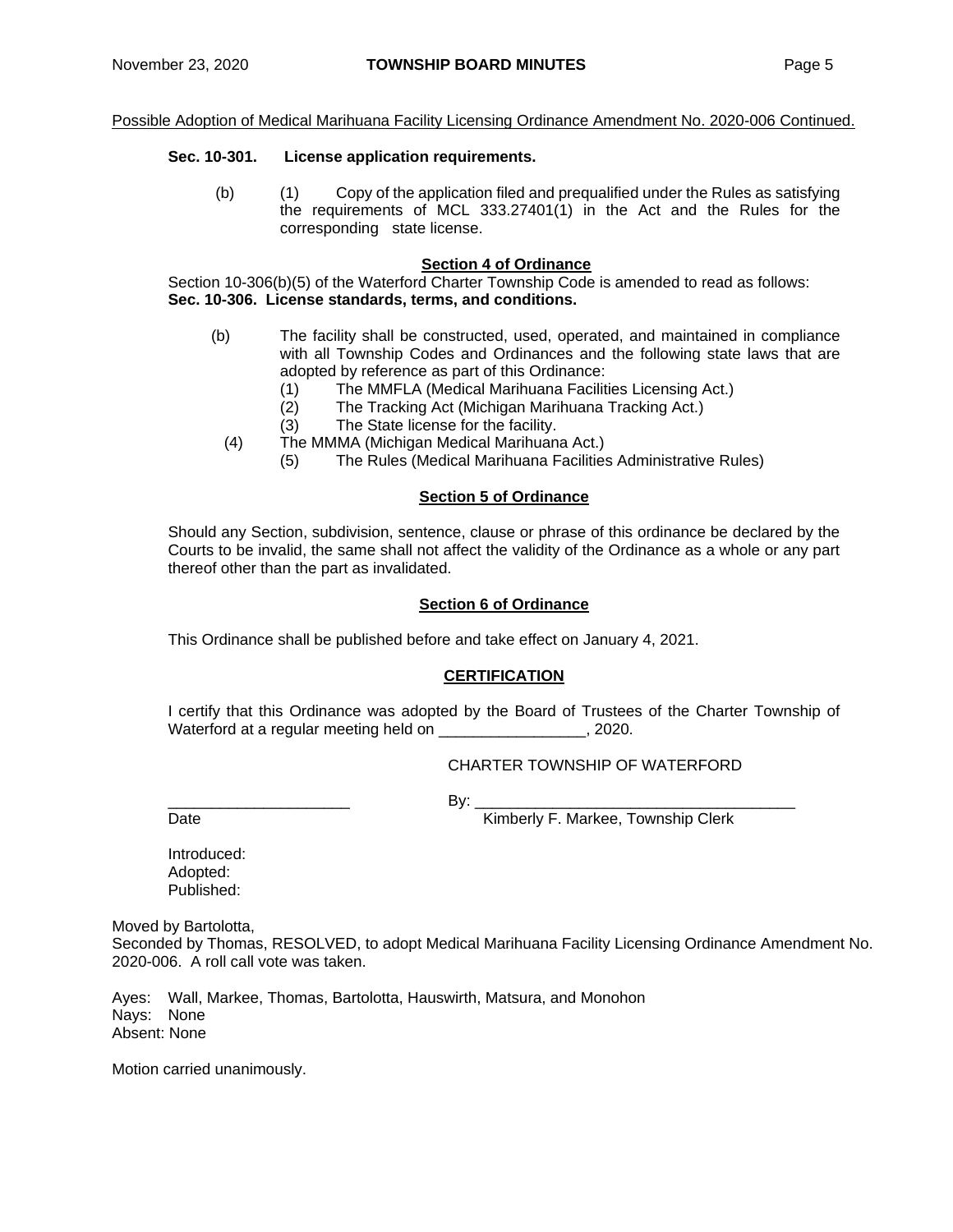# **7. New Business**

7.1 Consider Adoption of Resolution Approving Medical Marihuana Facility License Procedures, Forms, and Fees

The following was received from Attorney Dovre.

The referenced Resolution presented with this letter is recommended for adoption at your November 23, 2020 meeting. Although the Medical Marihuana Facility Licensing Ordinance does not take effect until January 4, 2021, as indicated in Recital A, Licensing Applications are anticipated to be submitted on that date.

As outlined in Recital B, the Ordinance requires a Protected Location Map, License Applications on an approved form, bond with Township approved language, and a preapproval by the DPW of proposed wastewater discharges and water usage. Resolved paragraphs 1-5 of the Resolution would approve the Map prepared by Mr. Alef and Application form and bond language prepared by me as Exhibits A through E, and set the fee for the DPW review at \$80.00.

Not required by the Ordinance but recommended for your consideration is proactively providing for questions that License Applicants and potential Applicants may have regarding the Ordinance. The Ordinance prohibits communications with the Township Board and staff except during Township Board meetings open to the public and the Clerk's Office to administratively complete an Application. It seems inevitable that questions not anticipated and addressed in the Ordinance could be presented to any of several Township officials or staff.

Consistent with the open and transparent process provided by the Ordinance and to avoid inadvertent violations of the Ordinance communication prohibition, I am recommending establishing a procedure that allows questions to be presented and responded to in a uniform manner. Recital C explains that, with Resolved paragraph 6 being my suggested approach. Please note that paragraph 6 also specifies the only response a Township official or staff member may make if asked a question.

Finally, you will see that paragraph 6 suggests that the Township's website include a page for Medical Marihuana Facility Licensing. In addition to questions and answers regarding the Ordinance, that page could include the Protected Location Map and Application and Bond forms that would approved by this Resolution and the full text of the Ordinance with the amendments under Ordinance No. 2020-006.

If you are inclined to adopt the Resolution as presented, it does not have to be read into the record. The appropriate action would be a:

Motion to adopt the Resolution Approving Medical Marihuana Facility License Procedures, Forms and Fees with its attached Exhibits A-E, as presented by the Township Attorney.

# **CHARTER TOWNSHIP OF WATERFORD**

# **RESOLUTION APPROVING PROCEDURES AND FEES FOR MEDICAL MARIHUANA USES UNDER ZONING ORDINANCE**

# **RECITALS:**

A. The effective date of the Township Medical Marihuana Text Amendments to Zoning Ordinance adopted by Ordinance No. 2020-Z-008 ("Ordinance") is January 4, 2021, at the earliest and the Township Board anticipates that one or more persons will want to apply for approvals under that Ordinance prior to that date.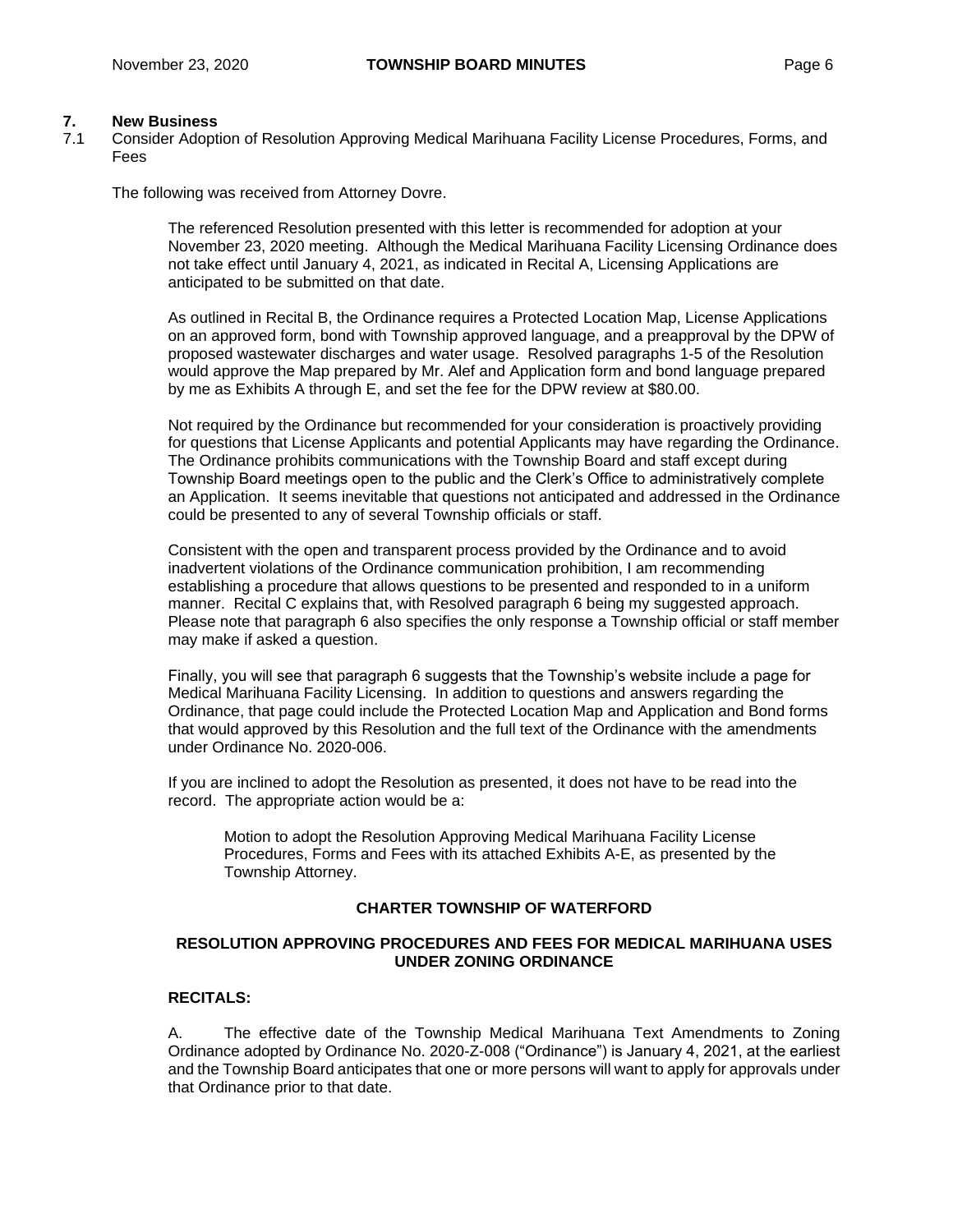Consider Adoption of Resolution Approving Medical Marihuana Facility License Procedures, Forms, and Fees Continued.

B. The Township Attorney has advised that although approvals under the Ordinance cannot be effective until the Ordinance is effective, with certain agreements and conditions, applications for approvals may be filed, reviewed, processed, and acted upon before the Ordinance is effective.

C. The Ordinance calls for the following reviews by the Fire Department and Public Works Official in the indicated Sections, for which fees have not been previously established:

Section 2-604.3.A(4) requires a Fire Department inspection for a medical marihuana primary caregiver in a dwelling as a home occupation.

Section 2-604.3.B(5) requires a Fire Department inspection for up to 6 medical marihuana primary caregivers at a location in an Industrial District or the Summit Place Overlay District.

Section 2-604.3.B(9) requires review and approval by the Public Works Official of water and wastewater plans for up to 6 medical marihuana primary caregivers at a location in an Industrial District or the Summit Place Overlay District.

# **IT IS THEREFORE RESOLVED:**

1. Prior to the Ordinance taking effect, the Zoning Official may accept, review, and process, applications for change of use approval of a medical marihuana caregiver in a dwelling as a home occupation and major site plan approval for up to 6 medical marihuana primary caregivers in an Industrial District or the Summit Place Overlay District, and act on change of use applications, and the Planning Commission may act on major site plan applications subject to the following:

a. The applicant acknowledges and agrees in writing that if the change of use or site plan approval requested is granted, it will not be effective until Ordinance No. 2020-Z-008 is in effect, which will not be until January 4, 2021, or later.

b. The applicant agrees in writing that it assumes all risks of Ordinance No. 2020-Z-008 not taking effect, or taking effect later than January 4, 2021, and that all fees paid in connection with the application are subject to that assumption of risk.

c. All administrative and Planning Commission approvals prior to the effectiveness of Ordinance No. 2020-Z-008 be conditioned on that ordinance taking effect.

2. The fee for a Fire Department inspection of a medical marihuana primary caregiver in a dwelling as a home occupation under Ordinance Section 2-604.3.A(4), shall be \$100.00, with an additional fee calculated at \$100.00 per hour payable if the time required for inspection and any reinspection exceeds 1 hour.

3. The fee for a Fire Department inspection of up to 6 medical marihuana primary caregivers in an Industrial District or the Summit Place Overlay District under Ordinance Section 2-604.3.B(5), shall be \$200.00, with an additional fee calculated at \$100.00 per hour payable if the time required for inspection and any reinspection exceeds 2 hours.

4. The fee for a Public Works Official review and approval of water and wastewater plans for up to 6 medical marihuana primary caregivers at a location in an Industrial District or the Summit Place Overlay District Ordinance Section 2-604.3.B(9), shall be \$ 80.00.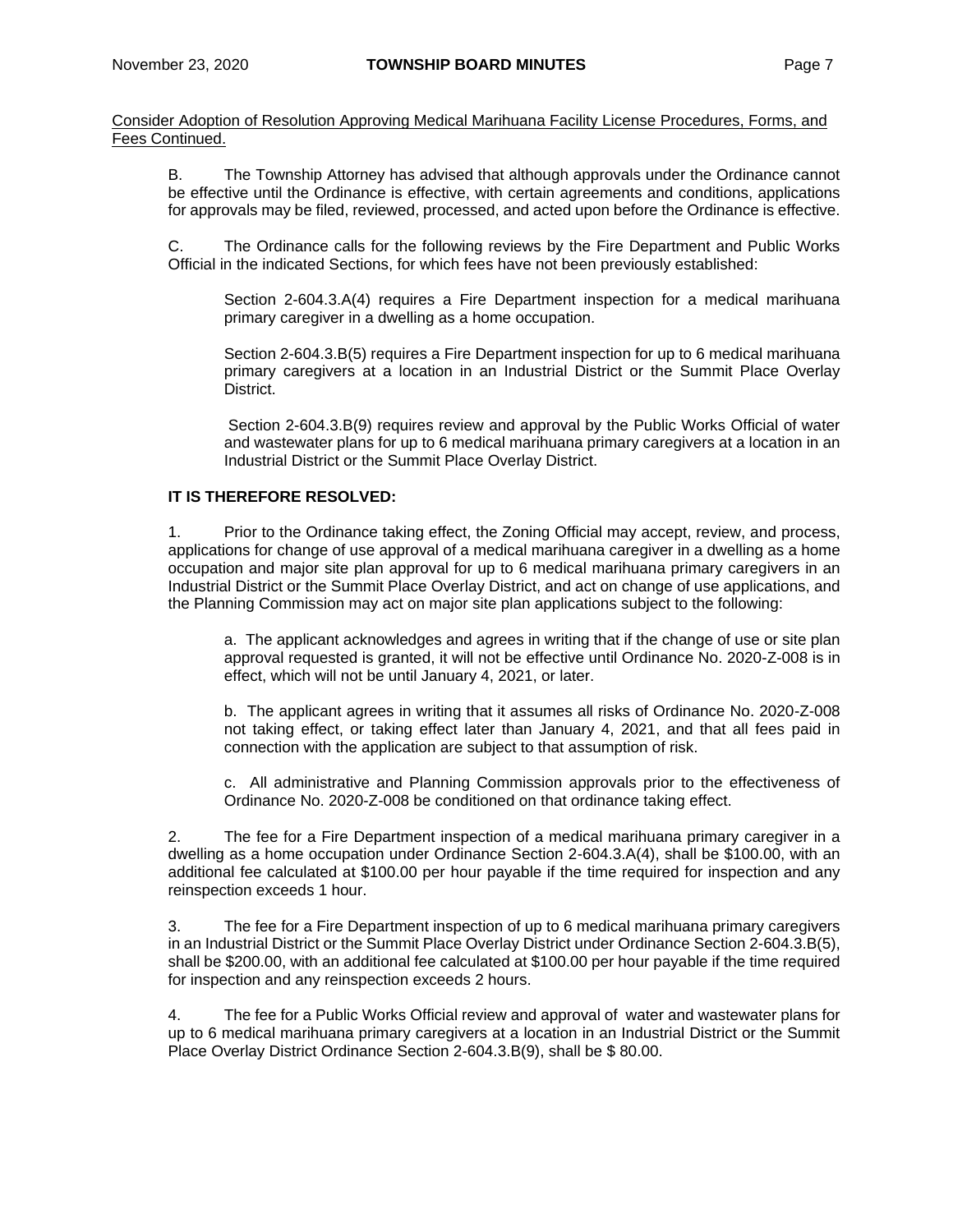Consider Adoption of Resolution Approving Medical Marihuana Facility License Procedures, Forms, and Fees Continued.

# **CERTIFICATION**

I hereby certify that this Resolution was adopted by the Charter Township of Waterford Board of Trustees at a regular meeting on November 23, 2020.

Charter Township of Waterford

 $\frac{\partial}{\partial x_i}$  , and the set of the set of the set of the set of the set of the set of the set of the set of the set of the set of the set of the set of the set of the set of the set of the set of the set of the set of the Date **Communist Clerk** Communist Communist Clerk Kim Markee, Township Clerk

Moved by Bartolotta,

Seconded by Markee, RESOLVED, to adopt the Resolution Approving Medical Marihuana Facility License Procedures, Forms and Fees with its attached Exhibits A-E, as presented by the Township Attorney. A roll call vote was taken.

Ayes: Wall, Markee, Thomas, Bartolotta, Hauswirth, Matsura, and Monohon Nays: None Absent: None

# 7.2 **Consider Adoption of Resolution Approving Procedures and Fees for Medical Marihuana Uses Under Zoning Ordinance**

The following was received by Attorney Dovre.

In addition to establishing the Zoning Districts where Licensed Medical Marihuana Facilities (under the companion Licensing Ordinance) may be located, the Medical Marihuana Text Amendments to Zoning Ordinance you adopted October 26, 2020, addressed medical marihuana primary caregivers that do not need a Township License, just a zoning site plan review and approval. Fire Department inspections for all primary caregiver uses are required and for multi-caregiver proposals a DPW review and approval is required. The first purpose of the Resolution presented with this letter is to establish the fees for those tasks which have been recommended by Chief Covey and Mr. Williams that are not covered by existing fee schedules (See Recital C and Resolved paragraphs 2, 3, and 4.)

The second purpose of this Resolution is to provide notice to the public of an opinion I have already provided to Mr. Polkowski as stated in Recital B. Namely, before the Medical Marihuana Use Zoning Text Amendments are effective, change of use and site plan approval applications may be accepted, reviewed, processed, and acted on. That opinion was subject to conditions, all of which are in Resolved paragraph 1.

If you are satisfied with this Resolution, the appropriate action would be a:

Motion to adopt the Resolution Approving Procedures and Fees for Medical Marihuana Uses Under Zoning Ordinance as presented by the Township Attorney.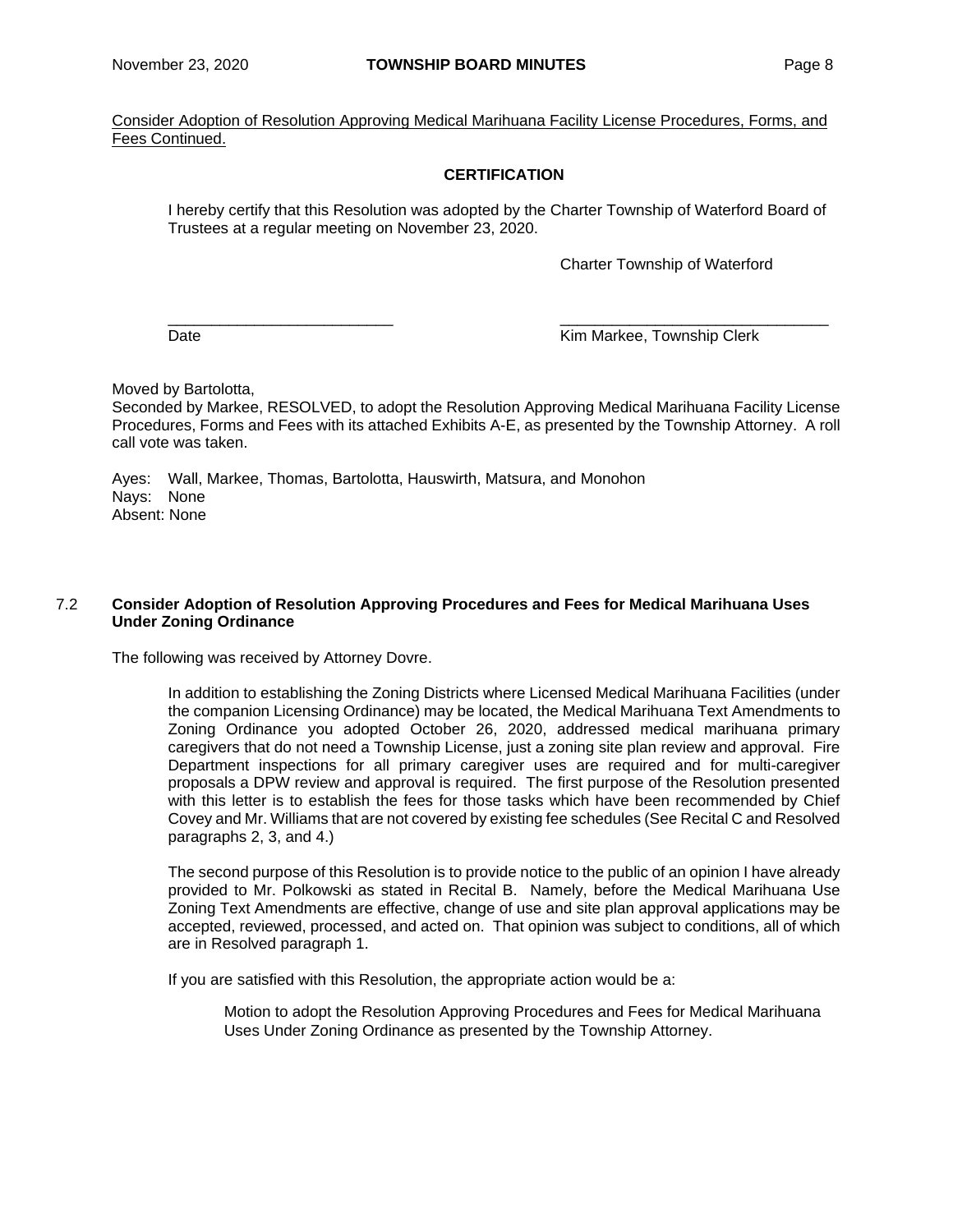Consider Adoption of Resolution Approving Procedures and Fees for Medical Marihuana Uses Under Zoning Ordinance Continued.

# **CHARTER TOWNSHIP OF WATERFORD**

# **RESOLUTION APPROVING PROCEDURES AND FEES FOR MEDICAL MARIHUANA USES UNDER ZONING ORDINANCE**

# **RECITALS:**

A. The effective date of the Township Medical Marihuana Text Amendments to Zoning Ordinance adopted by Ordinance No. 2020-Z-008 ("Ordinance") is January 4, 2021, at the earliest and the Township Board anticipates that one or more persons will want to apply for approvals under that Ordinance prior to that date.

B. The Township Attorney has advised that although approvals under the Ordinance cannot be effective until the Ordinance is effective, with certain agreements and conditions, applications for approvals may be filed, reviewed, processed, and acted upon before the Ordinance is effective.

C. The Ordinance calls for the following reviews by the Fire Department and Public Works Official in the indicated Sections, for which fees have not been previously established:

Section 2-604.3.A(4) requires a Fire Department inspection for a medical marihuana primary caregiver in a dwelling as a home occupation.

Section 2-604.3.B(5) requires a Fire Department inspection for up to 6 medical marihuana primary caregivers at a location in an Industrial District or the Summit Place Overlay District.

Section 2-604.3.B(9) requires review and approval by the Public Works Official of water and wastewater plans for up to 6 medical marihuana primary caregivers at a location in an Industrial District or the Summit Place Overlay District.

# **IT IS THEREFORE RESOLVED:**

1. Prior to the Ordinance taking effect, the Zoning Official may accept, review, and process, applications for change of use approval of a medical marihuana caregiver in a dwelling as a home occupation and major site plan approval for up to 6 medical marihuana primary caregivers in an Industrial District or the Summit Place Overlay District, and act on change of use applications, and the Planning Commission may act on major site plan applications subject to the following:

a. The applicant acknowledges and agrees in writing that if the change of use or site plan approval requested is granted, it will not be effective until Ordinance No. 2020-Z-008 is in effect, which will not be until January 4, 2021, or later.

b. The applicant agrees in writing that it assumes all risks of Ordinance No. 2020-Z-008 not taking effect, or taking effect later than January 4, 2021, and that all fees paid in connection with the application are subject to that assumption of risk.

c. All administrative and Planning Commission approvals prior to the effectiveness of Ordinance No. 2020-Z-008 be conditioned on that ordinance taking effect.

2. The fee for a Fire Department inspection of a medical marihuana primary caregiver in a dwelling as a home occupation under Ordinance Section 2-604.3.A(4), shall be \$100.00, with an additional fee calculated at \$100.00 per hour payable if the time required for inspection and any reinspection exceeds 1 hour.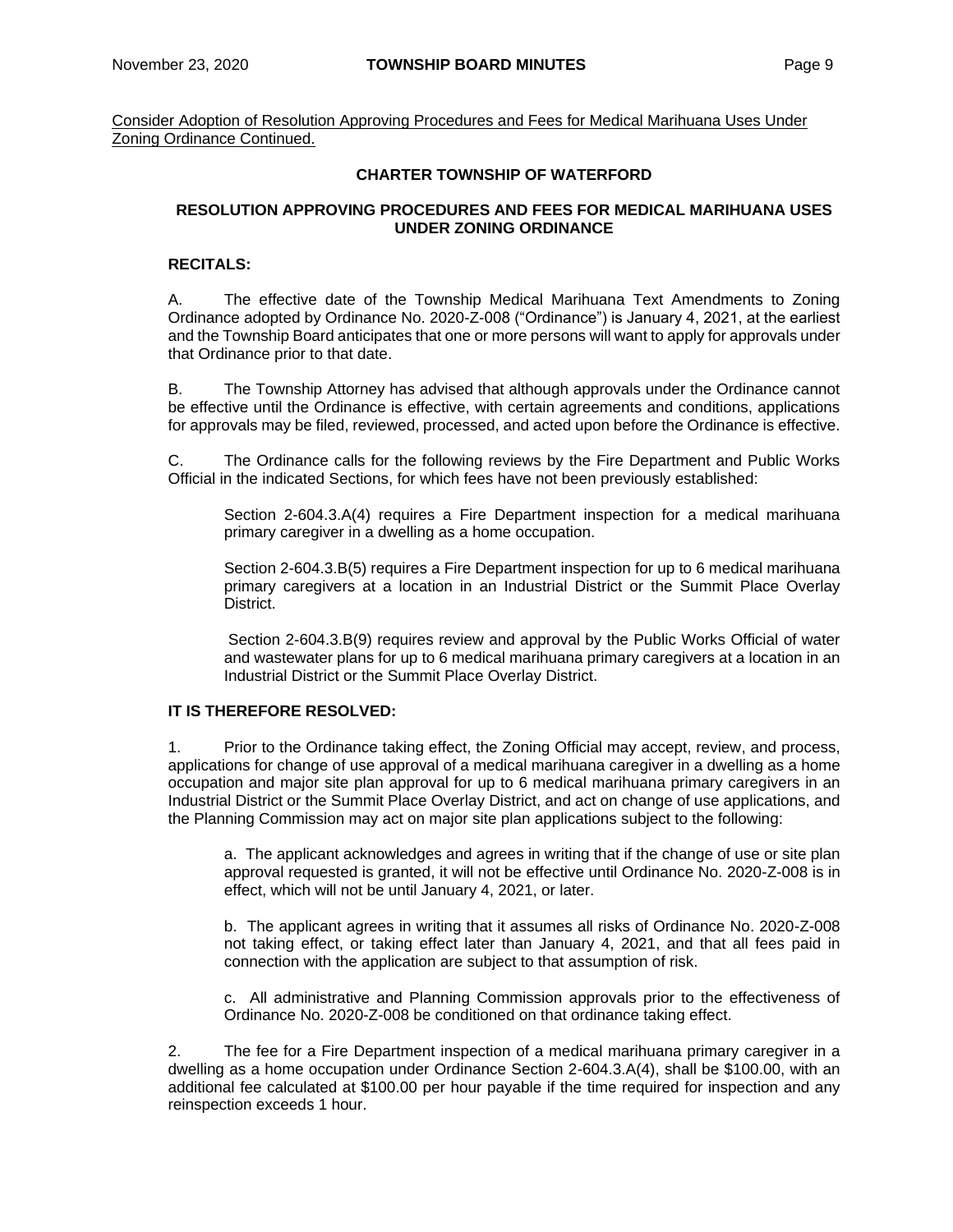Consider Adoption of Resolution Approving Procedures and Fees for Medical Marihuana Uses Under Zoning Ordinance Continued.

3. The fee for a Fire Department inspection of up to 6 medical marihuana primary caregivers in an Industrial District or the Summit Place Overlay District under Ordinance Section 2-604.3.B(5), shall be \$200.00, with an additional fee calculated at \$100.00 per hour payable if the time required for inspection and any reinspection exceeds 2 hours.

4. The fee for a Public Works Official review and approval of water and wastewater plans for up to 6 medical marihuana primary caregivers at a location in an Industrial District or the Summit Place Overlay District Ordinance Section 2-604.3.B(9), shall be \$ 80.00.

# **CERTIFICATION**

I hereby certify that this Resolution was adopted by the Charter Township of Waterford Board of Trustees at a regular meeting on November 23, 2020.

Charter Township of Waterford

 $\frac{\partial}{\partial x_i}$  , and the set of the set of the set of the set of the set of the set of the set of the set of the set of the set of the set of the set of the set of the set of the set of the set of the set of the set of the

Date **Contract Contract Contract Contract Contract Contract Contract Contract Contract Contract Contract Contract Contract Contract Contract Contract Contract Contract Contract Contract Contract Contract Contract Contract** 

Moved by Bartolotta,

Seconded by Thomas; RESOLVED, to adopt the Resolution Approving Procedures and Fees for Medical Marihuana Uses Under Zoning Ordinance as presented by the Township Attorney. . A roll call vote was taken.

Ayes: Wall, Markee, Thomas, Bartolotta, Hauswirth, Matsura, and Monohon Nays: None Absent: None

Motion carried unanimously.

# 7.3 **Request to Authorize Mann Road Tri Party Project**

The following was received by Rob Merinsky, Development Services Director.

The Tri-Party Program is cooperative funding partnership between Oakland County, the Road Commission for Oakland County (RCOC) and Waterford Township which allows the Township to effectively designate funds towards improvement projects located within RCOC rights-of-ways. Specifically, through the Tri-Party Program each of the agencies named above provides 1/3 of the total cost of a designated improvement. As it currently stands, Waterford Township has an allocated balance of just over \$2 million available for qualifying projects.

That said the RCOC recently reached out to our office regarding interest in participating in a project that includes the pulverizing and resurfacing of **Mann Road** from Clintonville Road to Floretta Avenue (see photos generated from Google Earth). Per the cost participation breakdown in Exhibit A of the enclosed agreement, Waterford Township's contribution includes a \$50,000 local match that we propose to cover with available tri-party funds. As with all Tri-Party projects, that means Waterford Township will be responsible for 1/3 of the local match, or **\$16,667.00** in this instance.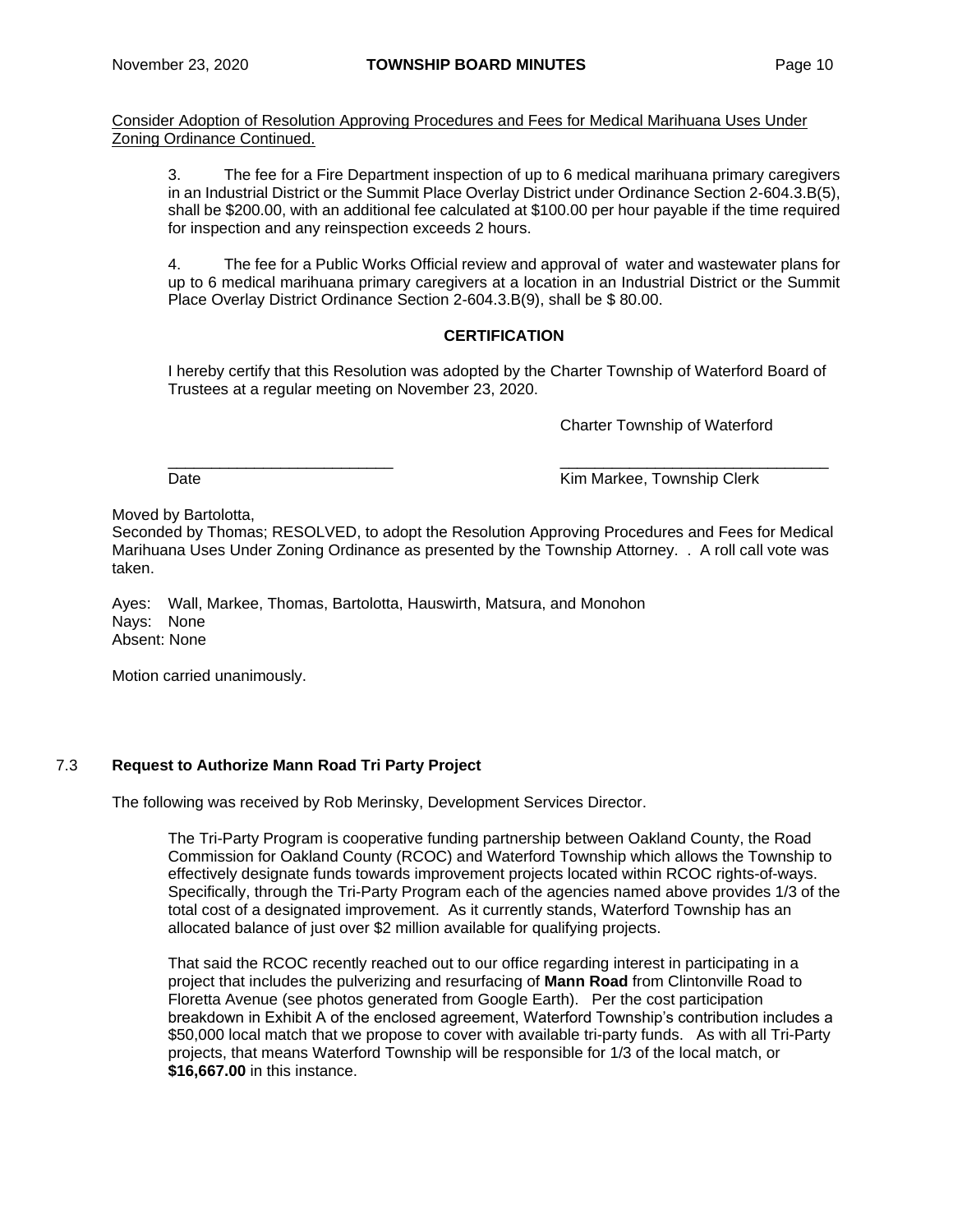Request to Authorize Mann Road Tri Party Project Continued.



Mann Road. (looking westerly from Clintonville Road Rd.)

Mann Road (looking westerly near box culvert crossing)

We have reviewed their request and believe that the improvements are desperately needed. Therefore, it is my recommendation that the Waterford Township Board of Trustees authorize the expenditure per the attached agreements.

Assuming the Board concurs with this recommendation, I am requesting the Board to:

- 1) Pass a motion authorizing the Township Supervisor to sign the Cost Participation Agreements prepared by the RCOC for this project.
- 2) Authorize a line-to-line adjustment from 24690-97010 to the Mann Rd. Exp. Line in the 246-Fund that will be set up by Finance to cover the expenditure of **\$16,667** for the Pulverizing and Resurfacing project cited in the agreement.

Copies of the Cost Participation Agreements, prepared by the RCOC are enclosed for your reference.

If you have any questions or require additional information, please contact me via telephone at (248) 674-6247 or via e-mail at [rmerinsky@waterfordmi.gov.](mailto:rmerinsky@waterfordmi.gov.)

#### Moved by Bartolotta,

Seconded by Thomas; RESOLVED, to authorize the Township Supervisor to sign the Cost Participation Agreements prepared by the RCOC for this project. Furthermore, to authorize a line-to-line adjustment from 24690-97010 to the Mann Rd. Exp. Line in the 246-Fund that will be set up by finance to cover the expenditure of **\$**16,667 for the Pulverizing and Resurfacing project cited in the agreement.

Ayes: Wall, Markee, Thomas, Bartolotta, Hauswirth, Matsura, and Monohon Nays: None Absent: None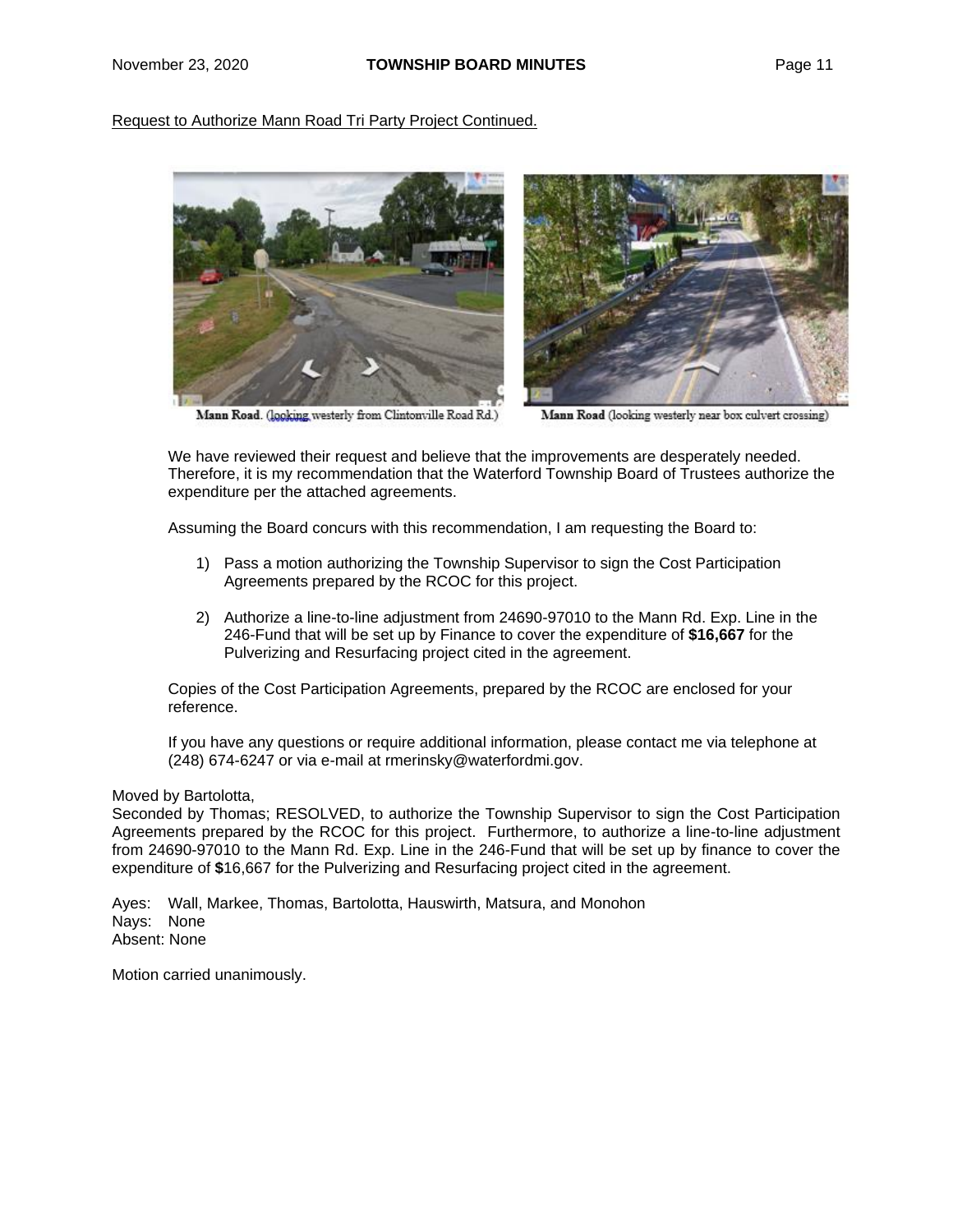# 7.4 **LiquiForce, A Granite Company, Contract Extension Request**

The following memo was received by Russel D. Williams, DPW Director.

Please review the two attached proposals from HydroCorp to extend pricing for an additional three years (2021-2023) of residential and commercial cross connection inspection service.

The DPW is required, under the provisions of the United States Environmental Protection Agency, Safe Drinking Water Act (SDWA), to perform cross connection inspections of its commercial and industrial customers, and recently added, residential customers. This program is regulated by the State of Michigan, Department of Environment, Great Lakes and Energy (EGLE).

A cross connection describes a condition in which the public water system is placed in jeopardy due to flow reversal of the customer's water service. The flow could be reversed when the water pressure of the public water system is exceeded by the water pressure of the customer'ssystem. There are devices and plumbing requirements utilized to prevent this situation from occurring. These backflow *I* plumbing system devices require periodic inspections *I* certifications to protect the public water system.

HydroCorp has been providing cross connection inspection services to Waterford Township's DPW since 2005. Under the supervision of the DPW, HydroCorp annually: Coordinates with hundreds of customers to perform on-site inspections,

- Performs inspections (both initial and follow-up) and either certifies compliance or Issues corrective action requirements to customers,
- Prepares and submits required SDWA compliance documentation to EGLE,
- Assists the DPW with public relations and educating its customers on the requirements of the SDWA.

The proposed contract extension is identical to the 2018 contract without a price increase. This is a budgeted expense, so no budget amendment will be required upon approval.

- 1. Approve the HydroCorp Contract Extension Proposal for Non-Residential Cross Connection Control (CCC) Program for a not to exceed annual price of \$361804.00 or a total 3-year contract price of \$110,412.00 from Water/ Sewer Account #59044-84500 Services Other Professional
- 2. Approve the HydroCorp Contract Extension Proposal for Residential CCC Program for a not to exceed annual price of \$481780.00 or a total 3-year contract price of \$1461340.00 from Water / Sewer Account #59044-84500 Services Other Professional

#### Moved by Bartolotta,

Seconded by Markee; RESOLVED, to approve the HydroCorp Contract Extension Proposal for Non-Residential Cross Connection Control (CCC) Program for a not to exceed annual price of \$361,804.00 or a total 3-year contract price of \$110,412.00 from Water/ Sewer Account #59044-84500 Services Other Professional.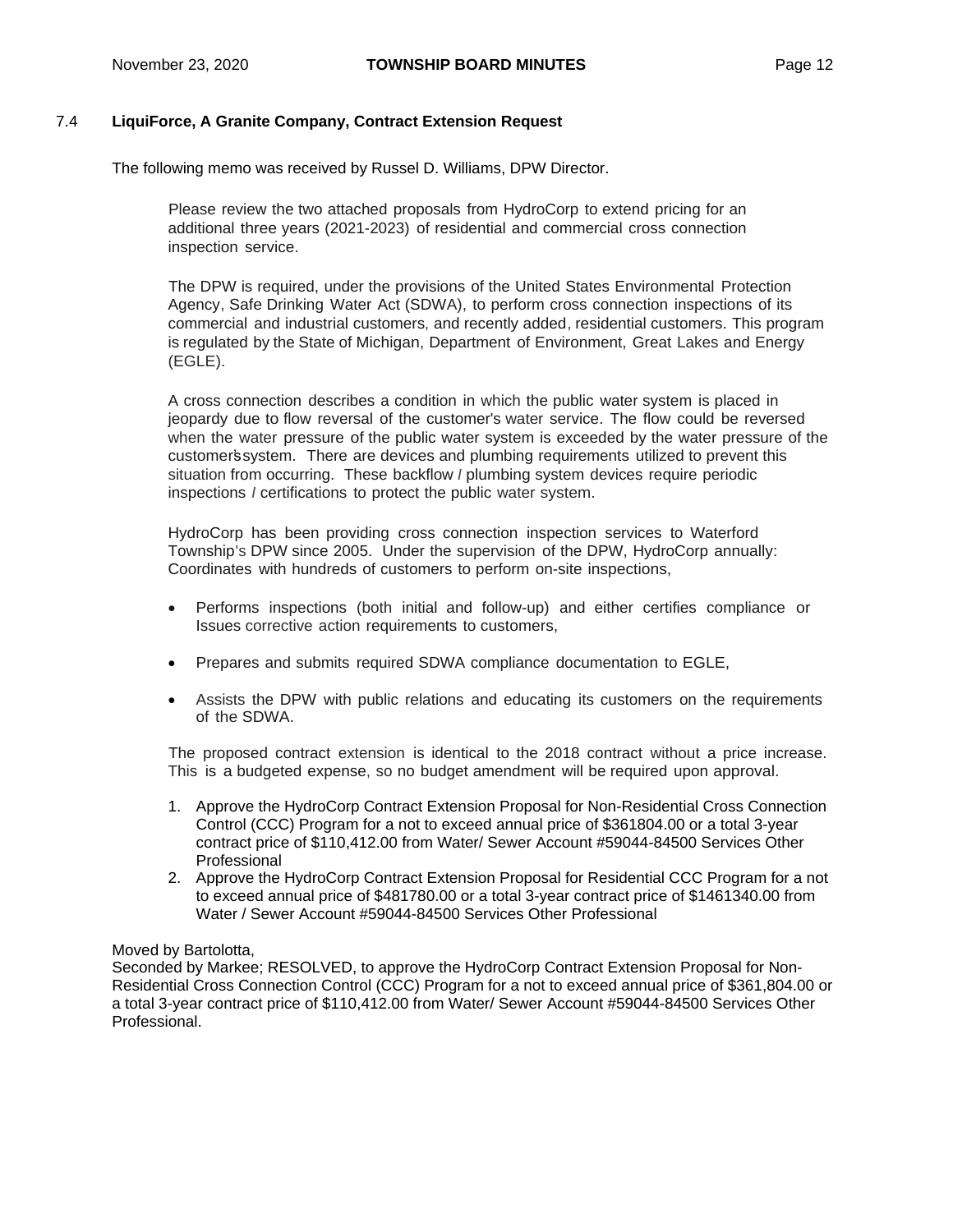# LiquiForce, A Granite Company, Contract Extension Request Continued.

Trustee Monohon questioned if the contract extension was for 2 years or 3 years. Mr. Williams stated that it would be for 3 years. A discussion followed regarding the contracted term and contract price.

Mr. Williams apologized that the memo was incorrect and requested to pull the item from agenda and place the contract extension to the December 9, 2020,

Trustee Bartolotta withdrew his motion and tabled the LiquiForce, A Granite Company, Contract Extension Request until the December 9, 2020, Board meeting.

# 7.5 **Waterford Township Campus Janitorial Services**

The following memo was received by Justin Westlake, Facilities & Operations Superintendent.

The Waterford Township Board approved the contract of LGC Global Energy to perform janitorial services at the various campus facilities for the year of 2020, with the option to extend in both 2021, and 2022.

Per the Waterford Township Procurement Policy, Board approval is required to extend this contract for the 2021 calendar year.

#### **Requested Board Action:**

# **Award contract extension to LGC Global Energy FM, LLC for the year 2021 in the amount of: \$136,574.94**

Moved by Bartolotta,

Seconded by Thomas; RESOLVED, to approve the contract extension to LGC Global Energy FM, LLC for the year 2021 in the amount of: \$136,574.94. A roll call vote was taken.

Ayes: Wall, Markee, Thomas, Bartolotta, Hauswirth, Matsura, and Monohon Nays: None Absent: None

Motion carried unanimously.

# 7.6 **Consideration of Charitable Funds Solicitation - Arsenal Harley Owner's Group - Toys for Tots**

The Clerk's office submitted a Charitable Funds Solicitation application due to the application not being submitted within 30 days prior to solicitation.

Moved by Markee, Seconded by Monohon; RESOLVED, to approve the Charitable Funds Solicitation application for the Arsenal Harley Owner's Group – Toys for Tots. A roll call vote was taken.

Ayes: Wall, Markee, Thomas, Bartolotta, Hauswirth, Matsura, and Monohon Nays: None Absent: None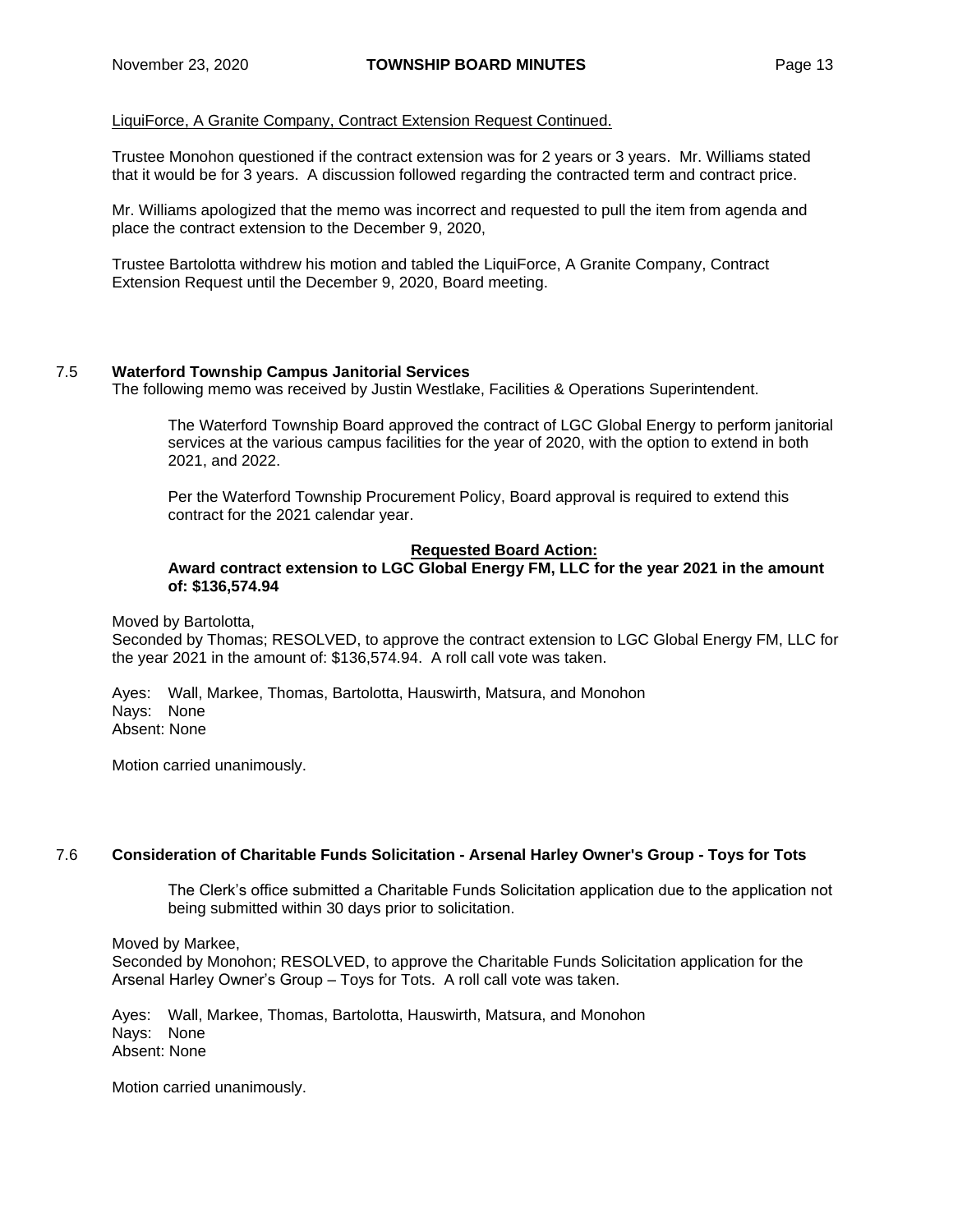# 7.7 **Performance Resolution for Governmental Agencies**

*This Performance Resolution is required by the Michigan Department of Transportation for purposes of issuing to a municipal utility an ''Individual Permit for Use of State Highway Right of Way'', or an ''Annual Application and Permit for Miscellaneous Operations within State Highway Right of Way''.*

RESOLVED WEHREAS, THE CHARTER TOWNSHIP OF WATERFORD hereinafter referred to as the ''GOVERNMENTAL AGENCY,'' periodically applies to the Michigan Department of Transportation, hereinafter referred to as the "DEPARTMENT," for permits, referred to as ''PERMIT,'' to construct, operate, use and/or maintain utilities or other facilities, or to conduct other activities, on, over, and under State Highway Right of Way at various locations within and adjacent to its corporate limits;

NOW THEREFORE, in consideration of the DEPARTMENT granting such PERMIT, the GOVERNMENTAL AGENCY agrees that:

- 1. Each party to this Agreement shall remain responsible for any claims arising out of their own acts and/or omissions during the performance of this Agreement, as provided by law. This Agreement is not intended to increase either party's liability for, or immunity from, tort claims, nor shall it be interpreted, as giving either party hereto a right of indemnification, either by Agreement or at law, for claims arising out of the performance of this Agreement.
- 2. If any of the work performed for the GOVERNMENTAL AGENCY is performed by a contractor, the GOVERNEMENTAL AGENCY shall require its contractor to hold harmless, indemnify and defend in litigation, the State of Michigan, the DEPARTMENT and their agents and employee's, against any claims for damages to public or private property and for injuries to person arising out of the performance of the work, except for claims that result from the sole negligence or willful acts of the DEPARTMENT, until the contractor achieves final acceptance of the GOVERNMENTAL AGENCY. Failure of the GOVERNMENTAL AGENCY to require its contractor to indemnify the DEPARTMENT, as set forth above, shall be considered a breach of its duties to the DEPARTMENT.
- 3. Any work performed for the GOVERNMENTAL AGENCY by a contractor or subcontractor will be solely as a contractor for the GOVERNMENTAL AGENCY and not as a contractor or agent of the DEPARTMENT. The DEPARTMENT shall not be subject to any obligations or liabilities by vendors and contractors of the GOVERNMENTAL AGENCY, or their subcontractors or any other person not a party to the PERMIT without the DEPARTMENT'S specific prior written consent and notwithstanding the issuance of the PERMIT. Any claims by any contractor or subcontractor will be the sole responsibility of the GOVERNMENTAL AGENCY.
- 4. The GOVERNMENTAL AGENCY shall take no unlawful action or conduct, which arises either directly or indirectly out of its obligations, responsibilities, and duties under the PERMIT which results in claims being asserted against or judgment being imposed against the State of Michigan, the Michigan Transportation Commission, the DEPARTMENT, and all officers, agents and employees thereof and those contracting governmental bodies performing permit activities for the DEPARTMENT and all officers, agents, and employees thereof, pursuant to a maintenance contract. In the event that the same occurs, for the purposes of the PERMIT, it will be considered as a breach of the PERMIT thereby giving the State of Michigan, the DEPARTMENT, and/or the Michigan Transportation Commission a right to seek and obtain any necessary relief or remedy, including, but not by way of limitation, a judgment for money damages.
- 5. The GOVERNMENTAL AGENCY will, by its own volition and/or request by the DEPARTMENT, promptly restore and/or correct physical or operating damages to any State Highway Right of Way resulting from the installation construction, operation and/or maintenance of the GOVERNMENTAL AGENCY'S facilities according to a PERMIT issued by the DEPARTMENT.
- 6. With respect to any activities authorized by a PERMIT, when the GOVERNMENTAL AGENCY requires insurance on its own or its contractor's behalf it shall also require that such policy include as named insured the State of Michigan, the Transportation Commission, the DEPARTMENT, and all officers, agents, and employees thereof and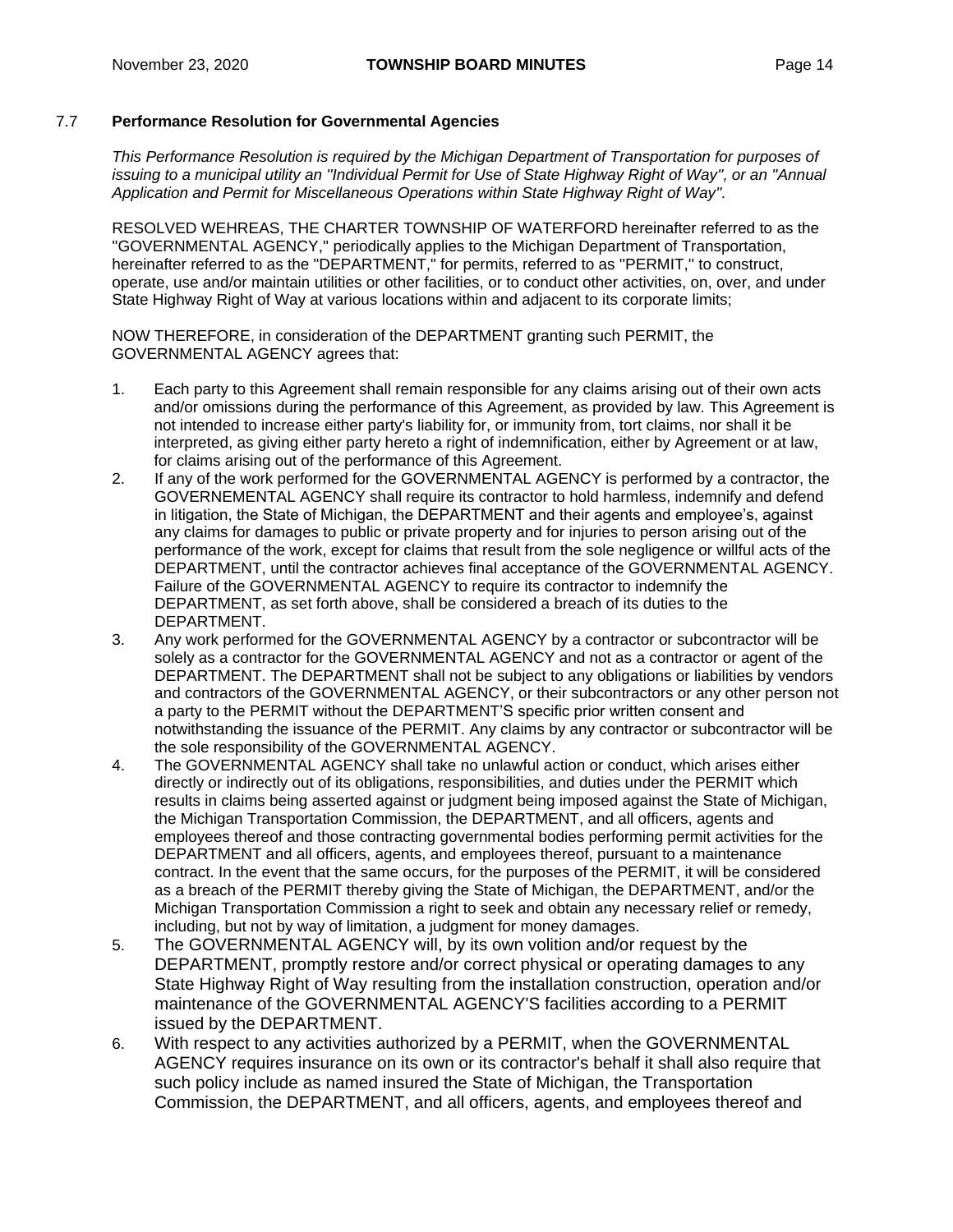those governmental bodies performing permit activities for the DEPARTMENT and all officers, agents, and employees thereof, pursuant to a maintenance contract.

- 7. The incorporation by the DEPARTMENT of this resolution as part of a PERMIT does not prevent the DEPARTMENT from requiring additional performance security or insurance before issuance of a PERMIT.
- 8. This resolution shall continue in force from this date until cancelled by the GOVERNMENTAL AGENCY or the DEPARTMENT with no less than thirty (30) days prior written notice provided to the other party. It will not be cancelled or otherwise terminated by the GOVERNMENTAL AGENCY with regard to any PERMIT which has already been issued or activity which has already been undertaken.

BE IT FURTHER RESOLVED, that the following position(s) are authorized to apply to the DEPARTMENT for the necessary permit to work within State Highway Right of Way on behalf of the GOVERNMENTAL AGENCY.

Title and/or Name:

Supervisor Wall, Shelly Schloss, Executive Assistant Kim Markee, Clerk, Kari Vlaeminck, Deputy Clerk, or Kat Lindsey, Election Specialist Russ Williams, DPW Director, Joe Ashley, DPW Superintendent, Frank Fisher, DPW IS/GIS Mgr. Kris Goetze, DPW Engineer

I HEREBY CERTIFY that the foregoing is a true copy of a resolution adopted by The Board of Trustees, of the Charter Township of Waterford of Oakland County at a Regular meeting held on the 23rd day of November, 2020.

Charter Township of Waterford

\_\_\_\_\_\_\_\_\_\_\_\_\_\_\_\_\_\_\_\_\_\_\_\_\_\_ \_\_\_\_\_\_\_\_\_\_\_\_\_\_\_\_\_\_\_\_\_\_\_\_\_\_\_\_\_\_\_ Date **Contract Contract Contract Contract Contract Contract Contract Contract Contract Contract Contract Contract Contract Contract Contract Contract Contract Contract Contract Contract Contract Contract Contract Contract** 

Moved by Bartolotta,

Seconded by Markee; RESOLVED, to approve the Performance Resolution for Governmental Agencies. A roll call vote was taken.

Ayes: Wall, Markee, Thomas, Bartolotta, Hauswirth, Matsura, and Monohon Nays: None Absent: None

Motion carried unanimously.

# 7.8 **Citizen to Address the Board - Katie Drypen and Danielle Miller**

Ms. Drypen and Ms. Miller addressed the Board of Trustees regarding the candlelight Vigil for Nick and Riley that was held at the Township Soccer fields on Saturday, November 19<sup>th</sup>.

Ms. Miller was proud how our community came together to support this family.

Supervisor Wall stated it was a wonderful event to honor the victims of the car crash at Highland Rd.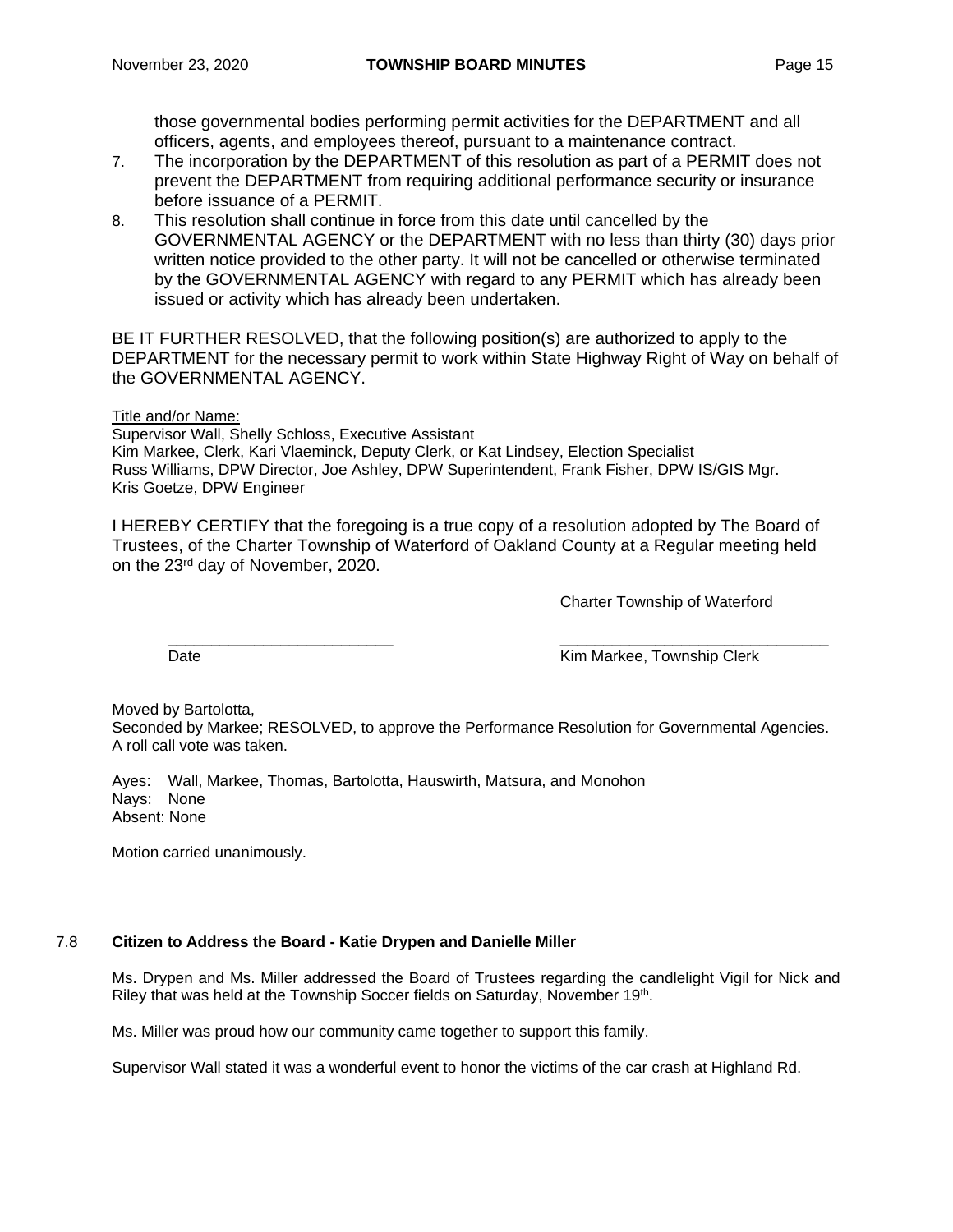Trustee Monohon stated that 43 years ago, today, that his brother was hit and killed by a car. He's sure that their family appreciates the vigil.

Trustee Bartolotta stated that he is willing to help and thanked the ladies for coordinating the vigil.

# 7.9 **Public Comments limited to Three (3) Minutes per Speaker**

Residents were advised to press \*6 to unmute.

Charles Henwood, 5911 Kings Arms Rd. - spoke against growing marihuana in a residential area due to the smell. Supervisor Wall stated to contact Development Services regarding the code violation.

Mike Hauswirth, 4215 Lakewood Dr. - inquired about the bond and insurance requirements.

# **ADJOURNMENT**

Moved by Markee, Seconded by Thomas, RESOLVED, to adjourn the meeting at 6:49 p.m. A roll call vote was taken.

Ayes: Wall, Markee, Thomas, Bartolotta, Hauswirth, Matsura, and Monohon Nays: None Absent: None

Motion carried unanimously.

Kim Markee, Clerk

Gary Wall, Supervisor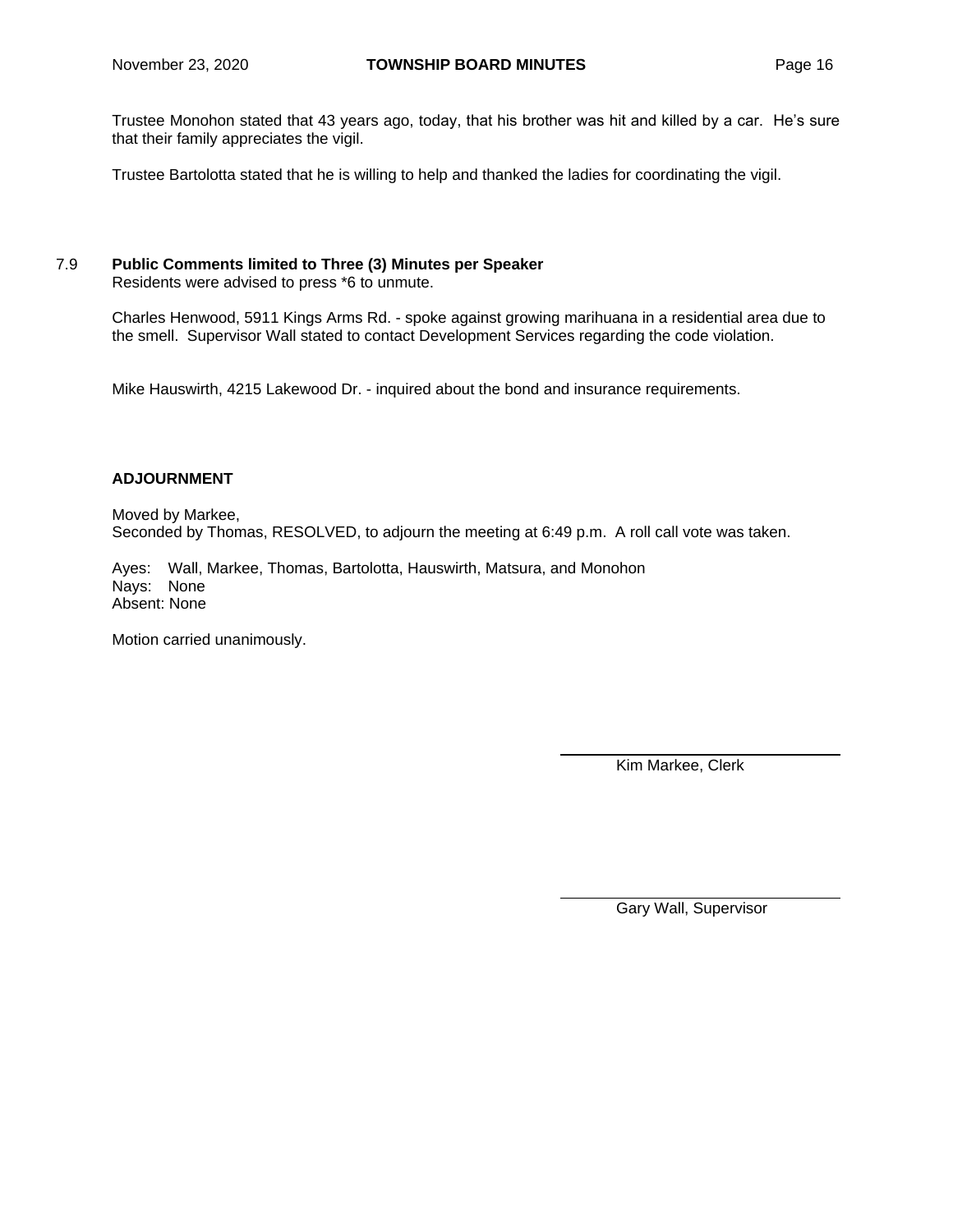hecks Already Mailed.

| 11/17/2020 16:22<br>llievois | WATERFORD TOWNSHIP | AP CHECK RECONCILIATION REGISTER |
|------------------------------|--------------------|----------------------------------|
| FOR CASH ACCOUNT: 70000      | 01000              |                                  |

 $|P|$  $\mathbf 1$ apchkrcn

#### FOR: Uncleared

CLEARED BATCH CLEAR DATE CHECK # CHECK DATE TYPE **VENDOR NAME UNCLEARED** --------------------------------------119.90 292142 11/10/2020 PRINTED 011730 ARROW PRINTING 2,414.10 292143 11/10/2020 PRINTED 013198 ADVANCED DISPOSAL 725.36 292144 11/10/2020 PRINTED 013537 SCHMIDT, ISGRIGG, ANDERSO 292145 11/10/2020 PRINTED 013665 APOLLO FIRE EQUIPMENT CO 1,198.53 292146 11/10/2020 PRINTED 013685 APPLIED IMAGING 1,989.00 292147 11/10/2020 PRINTED 013764 SANDRA ASPINALL 762.68

|  |                                            |  | 292148 11/10/2020 PRINTED 014472 ALPHA DIRECTIONAL BORING  | 1,150.00                           |
|--|--------------------------------------------|--|------------------------------------------------------------|------------------------------------|
|  |                                            |  | 292149 11/10/2020 PRINTED 021079 BAKER & TAYLOR BOOKS      | 264.10<br>$\overline{\phantom{a}}$ |
|  |                                            |  | 292150 11/10/2020 PRINTED 021380 BILLS PLBG & SEWER SERV I | 268.00                             |
|  |                                            |  | 292151 11/10/2020 PRINTED 023016 BATTERIES PLUS            | 120.42                             |
|  |                                            |  | 292152 11/10/2020 PRINTED 023068 K & Q LAW, PC             | 725.00                             |
|  |                                            |  | 292153 11/10/2020 PRINTED 023460 BLACKSTONE AUDIO, INC     | 390.03                             |
|  |                                            |  | 292154 11/10/2020 PRINTED 023488 BLUE CROSS BLUE SHIELD OF | 1,969.56                           |
|  |                                            |  | 292155 11/10/2020 PRINTED 023561 SHARMILA BOBBA            | 3,750.00                           |
|  |                                            |  | 292156 11/10/2020 PRINTED 023602 BOUND TREE MEDICAL LLC    | 743.40                             |
|  | 292157 11/10/2020 PRINTED 023905 BRYX INC  |  |                                                            | 1,000.00                           |
|  |                                            |  | 292158 11/10/2020 PRINTED 030104 SCOTT GAUTHIER            | 400.00                             |
|  |                                            |  | 292159 11/10/2020 PRINTED 030118 BLUEBIRD FOUNDATION       | 100.00                             |
|  |                                            |  | 292160 11/10/2020 PRINTED 030119 SKYE DEVELOPMENT LLC      | 600.00                             |
|  |                                            |  | 292161 11/10/2020 PRINTED 030120 MICHAEL GREENE            | 100.00                             |
|  |                                            |  | 292162 11/10/2020 PRINTED 030121 CONNOR SPENCE             | 100.00                             |
|  | 292163 11/10/2020 PRINTED 030122 JAIME FIX |  |                                                            | 100.00                             |
|  |                                            |  | 292164 11/10/2020 PRINTED 030123 OMAR PUTRUS               | 600.00                             |
|  |                                            |  | 292165 11/10/2020 PRINTED 031173 COMET SERVICES            | 200.00                             |
|  |                                            |  | 292166 11/10/2020 PRINTED 031530 MONTGOMERY & SONS INC     | 100.00                             |
|  |                                            |  | 292167 11/10/2020 PRINTED 031635 PMG BUILDING INC          | 400.00                             |
|  |                                            |  | 292168 11/10/2020 PRINTED 032011 C&L WARD BROS CO          | 100.00                             |
|  |                                            |  | 292169 11/10/2020 PRINTED 032121 TOWNSEND HOMES LLC        | 400.00                             |
|  |                                            |  | 292170 11/10/2020 PRINTED 032151 BEST SIGNS & AWNING       | 100.00                             |
|  |                                            |  | 292171 11/10/2020 PRINTED 032153 EMERGENCY RESTORATION COM | 100.00                             |
|  |                                            |  | 292172 11/10/2020 PRINTED 032493 SPBL INVESTMENTS LLC      | 400.00                             |
|  |                                            |  | 292173 11/10/2020 PRINTED 032726 POWER HOME SOLAR          | 200.00                             |
|  |                                            |  | 292174 11/10/2020 PRINTED 032908 BAZO DESIGN & IMAGING     | 100.00                             |
|  |                                            |  | 292175 11/10/2020 PRINTED 034585 MARYGROVE AWNING CO       | 600.00                             |
|  |                                            |  | 292176 11/10/2020 PRINTED 035791 SANICK PROPERTIES INC     | 400.00                             |
|  |                                            |  | 292177 11/10/2020 PRINTED 038942 EGRESS SOLUTIONS INC      | 100.00                             |
|  |                                            |  | 292178 11/10/2020 PRINTED 039446 CEDAR WORKS INC           | 100.00                             |
|  |                                            |  | 292179 11/10/2020 PRINTED 039951 FOUNDATION SYSTEMS OF MIC | 100.00                             |
|  | 292180 11/10/2020 PRINTED 041216 CGS, INC  |  |                                                            | 1,350.00                           |
|  | 292181 11/10/2020 PRINTED 041222 CCLS INC  |  |                                                            | 100.00                             |
|  |                                            |  | 292182 11/10/2020 PRINTED 043134 CAMBRIDGE CONSULTING GROU | 706.00                             |
|  |                                            |  | 292183 11/10/2020 PRINTED 043322 CHEROKEE HILLS APT'S      | 2,697.00                           |
|  |                                            |  | 292184 11/10/2020 PRINTED 043364 AT&T MOBILITY             | 68.98                              |
|  |                                            |  | 292185 11/10/2020 PRINTED 043582 COMPREHENSIVE RISK SERV I | 1,185.00                           |
|  |                                            |  | 292186 11/10/2020 PRINTED 043626 CONSUMERS ENERGY          | 3,381.78                           |
|  |                                            |  | 292187 11/10/2020 PRINTED 043722 SHARON CRAIN              | 475.53                             |
|  |                                            |  | 292188 11/10/2020 PRINTED 043904 COMERICA COMMERCIAL CARD  | 401.76                             |
|  |                                            |  | 292189 11/10/2020 PRINTED 051007 DTE ENERGY                | 76,671.44                          |
|  |                                            |  | 292191 11/10/2020 PRINTED 053230 DEMCO SOFTWARE            | 1,910.63                           |
|  |                                            |  | 292192 11/10/2020 PRINTED 053253 DTE ENERGY                | 34,911.06                          |
|  |                                            |  | 292193 11/10/2020 PRINTED 063362 ELIZABETH LAKE ESTATES, L | 2,025.00                           |
|  |                                            |  | 292194 11/10/2020 PRINTED 063362 ELIZABETH LAKE ESTATES, L | 2,865.00                           |
|  |                                            |  |                                                            |                                    |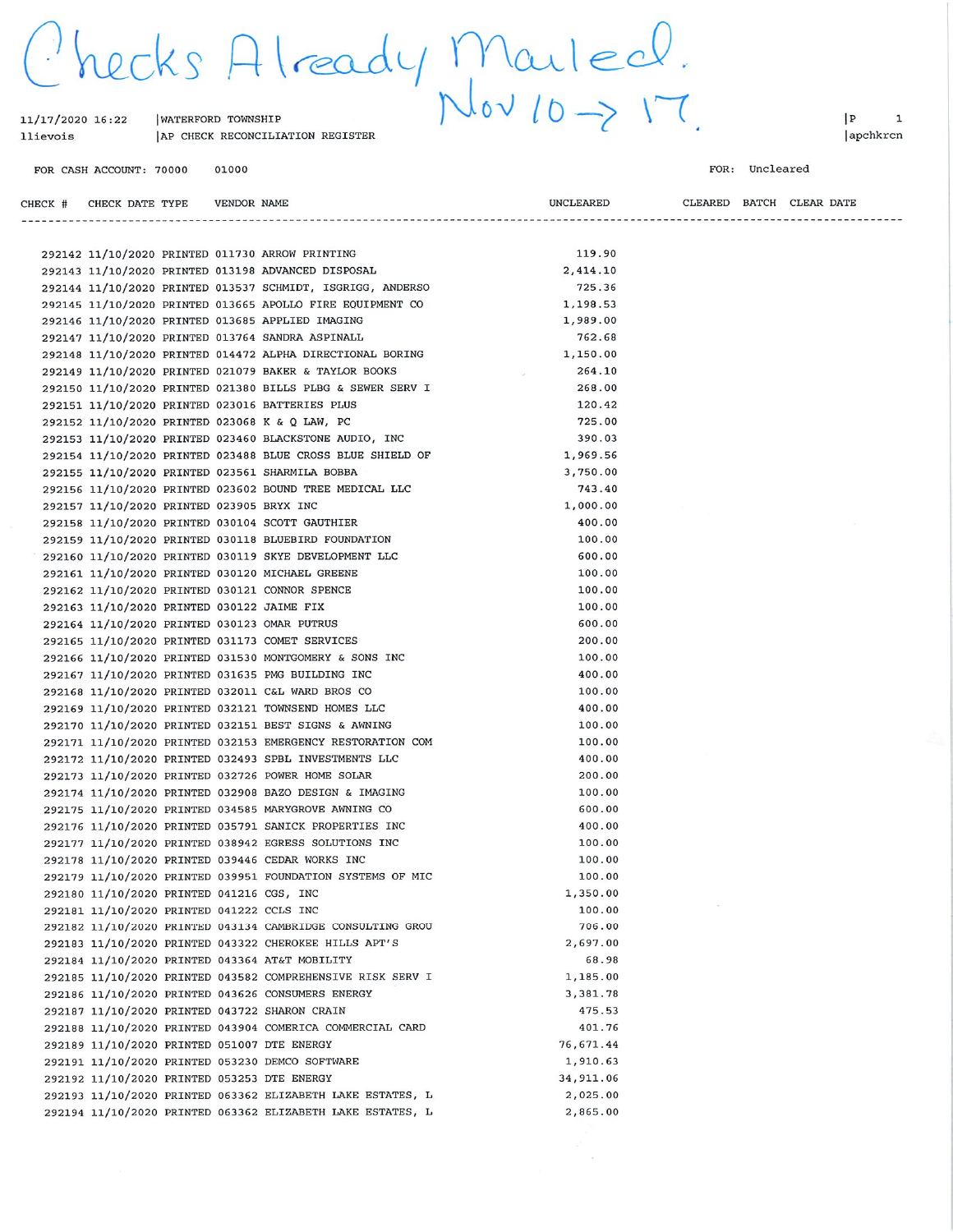$11/17/2020$   $16:22$  [WATERFORD TOWNSHIP AP CHECK RECONCILIATION REGISTER llievois

 $|apchkren$ 

```
FOR: Uncleared
```

| CHECK # CHECK DATE TYPE    VENDOR NAME      |  |                                                            | UNCLEARED   | CLEARED BATCH CLEAR DATE |  |  |
|---------------------------------------------|--|------------------------------------------------------------|-------------|--------------------------|--|--|
|                                             |  |                                                            |             |                          |  |  |
|                                             |  | 292195 11/10/2020 PRINTED 063362 ELIZABETH LAKE ESTATES, L | 2,895.00    |                          |  |  |
|                                             |  | 292196 11/10/2020 PRINTED 063476 ELECTROCOMM-MICHIGAN, INC | 130.00      |                          |  |  |
|                                             |  | 292197 11/10/2020 PRINTED 063554 EMBASSY OWNER LLC         | 2,655.00    |                          |  |  |
|                                             |  | 292198 11/10/2020 PRINTED 073384 RICK HUTCHINSON           | 50.00       |                          |  |  |
|                                             |  | 292199 11/10/2020 PRINTED 083373 FIRESTONE TIRE & SERV CTR | 1,046.72    |                          |  |  |
|                                             |  | 292200 11/10/2020 PRINTED 083466 FLEX ADMINISTRATORS INC   | 663.50      |                          |  |  |
|                                             |  | 292201 11/10/2020 PRINTED 083739 MARK FREEBOROUGH          | 566.07      |                          |  |  |
|                                             |  | 292202 11/10/2020 PRINTED 093025 GALE/CENGAGE LEARNING     | 83.22       |                          |  |  |
|                                             |  | 292203 11/10/2020 PRINTED 093451 GLOBAL OFFICE SOLUTIONS   | 453.00      |                          |  |  |
|                                             |  | 292204 11/10/2020 PRINTED 093594 GOOSE BUSTERS             | 227.50      |                          |  |  |
|                                             |  | 292205 11/10/2020 PRINTED 093702 JUDITH GRACEY             | 100.00      |                          |  |  |
| 292206 11/10/2020 PRINTED 093705 GRAINGER   |  |                                                            | 826.49      |                          |  |  |
|                                             |  | 292207 11/10/2020 PRINTED 093833 GUARDIAN ENVIRONMENTAL SE | 4,539.95    |                          |  |  |
|                                             |  | 292208 11/10/2020 PRINTED 093840 LOOMIS FARGO & CO         | 727.31      |                          |  |  |
| 292209 11/10/2020 PRINTED 101950 HYDRO CORP |  |                                                            | 7.132.00    |                          |  |  |
|                                             |  | 292210 11/10/2020 PRINTED 103584 JOHN H HOLMES             | 25.00       |                          |  |  |
| 292211 11/10/2020 PRINTED 103647 HOUR MEDIA |  |                                                            | 1,750.00    |                          |  |  |
|                                             |  | 292212 11/10/2020 PRINTED 113542 INGRAM LIBRARY SERVICES   | 44.52       |                          |  |  |
|                                             |  | 292213 11/10/2020 PRINTED 113551 NICHOLS PAPER & SUPPLY CO | 971.91      |                          |  |  |
|                                             |  | 292214 11/10/2020 PRINTED 113558 MICHIGAN CHAPTER IAEI     | 200.00      |                          |  |  |
|                                             |  | 292215 11/10/2020 PRINTED 113701 IRON MOUNTAIN             | 1.447.99    |                          |  |  |
|                                             |  | 292216 11/10/2020 PRINTED 121011 J&B MEDICAL SUPPLY        | 3.407.42    |                          |  |  |
|                                             |  | 292217 11/10/2020 PRINTED 121135 JC WATER TREATMENT INC    | 525.10      |                          |  |  |
|                                             |  | 292218 11/10/2020 PRINTED 121300 JGM VALVE CORP            | 5,444.00    |                          |  |  |
|                                             |  | 292219 11/10/2020 PRINTED 123047 ROBERT JAVERY             | 98.11       |                          |  |  |
|                                             |  | 292220 11/10/2020 PRINTED 123585 CHARESA JOHNSON           | 625.00      |                          |  |  |
|                                             |  | 292221 11/10/2020 PRINTED 143019 MARSHA KOSMATKA           | 300.00      |                          |  |  |
|                                             |  | 292222 11/10/2020 PRINTED 143600 SCOTT C KOZAK             | 300.00      |                          |  |  |
|                                             |  | 292223 11/10/2020 PRINTED 143707 KRONOS SAASHR, INC        | 1, 217.94   |                          |  |  |
|                                             |  | 292224 11/10/2020 PRINTED 153373 LITCHFIELD FIELD MOWING B | 1,350.00    |                          |  |  |
|                                             |  | 292225 11/10/2020 PRINTED 153376 LIVINGSTON COUNTY ASSESSO | 10.00       |                          |  |  |
|                                             |  | 292226 11/10/2020 PRINTED 153604 HAROLD J LOVE, PLLC       | 1,950.00    |                          |  |  |
|                                             |  | 292227 11/10/2020 PRINTED 163447 STATE OF MICHIGAN         | 6 021 74    |                          |  |  |
|                                             |  | 292228 11/10/2020 PRINTED 163485 PAULETTE MICHEL LOFTIN    | 75.00       |                          |  |  |
|                                             |  | 292229 11/10/2020 PRINTED 163508 FERGUSON WATERWORKS #3386 | 179.45      |                          |  |  |
|                                             |  | 292230 11/10/2020 PRINTED 183269 SPRINT SOLUTIONS          | 9.30        |                          |  |  |
| 292231 11/10/2020 PRINTED 183286 QUADIENT   |  |                                                            | 89.49       |                          |  |  |
|                                             |  | 292232 11/10/2020 PRINTED 183952 NYE UNIFORM COMPANY       | 1 512.09    |                          |  |  |
|                                             |  | 292233 11/10/2020 PRINTED 191884 OVERHEAD DOOR WEST COMMER | 322.50      |                          |  |  |
|                                             |  | 292234 11/10/2020 PRINTED 204665 OAKLAND COUNTY TREASURER  | 756, 751.67 |                          |  |  |
|                                             |  | 292235 11/10/2020 PRINTED 204910 OAKLAND CNTY TREASURERS O | 990.55      |                          |  |  |
|                                             |  | 292236 11/10/2020 PRINTED 213566 COFFEE BREAK INC          | 36.25       |                          |  |  |
|                                             |  | 292237 11/10/2020 PRINTED 224747 OVERTYME GRILL & TAP      | 1,550.00    |                          |  |  |
| 292238 11/10/2020 PRINTED 227366 JEAN POLK  |  |                                                            | 40.00       |                          |  |  |
|                                             |  | 292239 11/10/2020 PRINTED 241008 RKA PETROLEUM COMPANIES,  | 877.19      |                          |  |  |
|                                             |  | 292240 11/10/2020 PRINTED 251035 SAMS CLUB DIRECT          | 133.94      |                          |  |  |
|                                             |  | 292241 11/10/2020 PRINTED 251110 S&B PLBG & SEWER SERV INC | 4.897.00    |                          |  |  |
|                                             |  | 292242 11/10/2020 PRINTED 251238 SERVICE HEATING & PLUMBIN | 892.58      |                          |  |  |
|                                             |  | 292243 11/10/2020 PRINTED 253293 HOWARD L SHIFMAN, P.C.    | 10,000.00   |                          |  |  |
|                                             |  | 292244 11/10/2020 PRINTED 253568 SOLTIS PLASTICS CORP      | 127.15      |                          |  |  |
|                                             |  | 292245 11/10/2020 PRINTED 253802 STATE BARRICADES INC      | 171.00      |                          |  |  |
|                                             |  | 292246 11/10/2020 PRINTED 254865 STATE CRUSHING INC        | 1,358.08    |                          |  |  |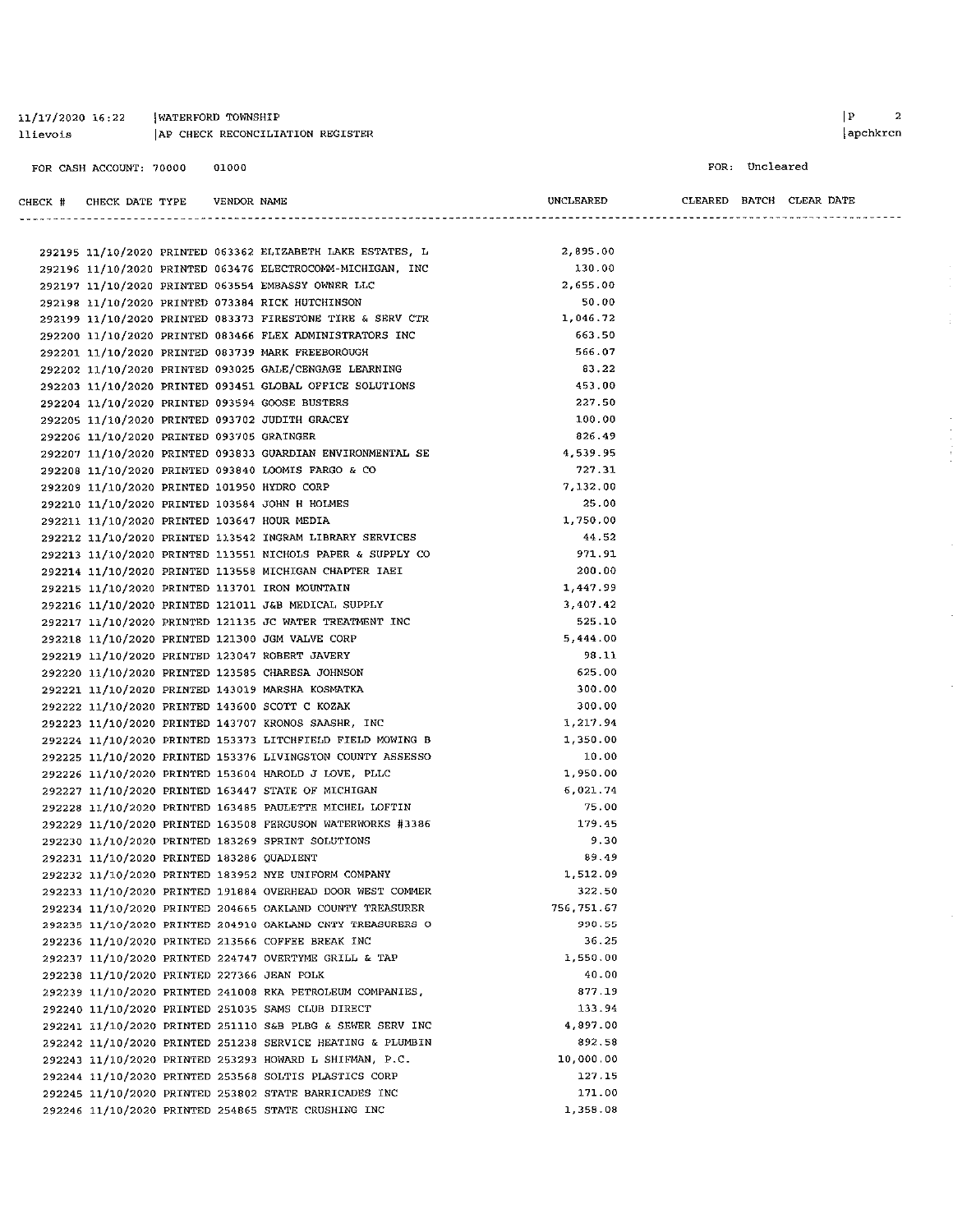| 11/17/2020 16:22 | WATERFORD TOWNSHIP               |
|------------------|----------------------------------|
| llievois         | AP CHECK RECONCILIATION REGISTER |

#### FOR: Uncleared

| CHECK # | CHECK DATE TYPE | VENDOR NAME                                   | UNCLEARED | CLEARED | BATCH CLEAR DATE |
|---------|-----------------|-----------------------------------------------|-----------|---------|------------------|
|         |                 |                                               |           |         |                  |
|         |                 | 292247 11/10/2020 PRINTED 263243 TELEFLEX LLC | 558.10    |         |                  |

|  |                                             |  | 292248 11/10/2020 PRINTED 263255 TESTAMERICA LABORATORIES  | 286.80    |
|--|---------------------------------------------|--|------------------------------------------------------------|-----------|
|  |                                             |  | 292249 11/10/2020 PRINTED 263582 THOMSON REUTERS-WEST      | 440.64    |
|  |                                             |  | 292250 11/10/2020 PRINTED 271016 US BANK EQUIPMENT FINANCE | 125.82    |
|  |                                             |  | 292251 11/10/2020 PRINTED 273533 UNIFIRST CORP             | 805.38    |
|  |                                             |  | 292252 11/10/2020 PRINTED 273764 URBAN LAKES TREE CARE     | 13,900.00 |
|  |                                             |  | 292253 11/10/2020 PRINTED 274551 UNIVERSAL LIFT PARTS, INC | 252.87    |
|  |                                             |  | 292254 11/10/2020 PRINTED 283243 AMERICAN MESSAGING        | 152.90    |
|  |                                             |  | 292255 11/10/2020 PRINTED 291365 PRAXAIR DISTRIBUTION INC  | 34.94     |
|  |                                             |  | 292256 11/10/2020 PRINTED 291365 PRAXAIR DISTRIBUTION INC  | 158.66    |
|  |                                             |  | 292257 11/10/2020 PRINTED 291365 PRAXAIR DISTRIBUTION INC  | 334.64    |
|  |                                             |  | 292258 11/10/2020 PRINTED 293079 WATER LANDSCAPES LLC      | 525.00    |
|  |                                             |  | 292259 11/10/2020 PRINTED 293355 WILBUR WHITE JR           | 2,550.00  |
|  |                                             |  | 292260 11/10/2020 PRINTED 304930 WATERFORD TOWNSHIP DPW    | 9.017.50  |
|  |                                             |  | 292261 11/10/2020 PRINTED 500713 BEAUCHAMP WATER TREATMENT | 300.00    |
|  |                                             |  | 292262 11/17/2020 PRINTED 011730 ARROW PRINTING            | 211.90    |
|  |                                             |  | 292263 11/17/2020 PRINTED 013198 ADVANCED DISPOSAL         | 329.18    |
|  | 292264 11/17/2020 PRINTED 013801 AT&T       |  |                                                            | 222.05    |
|  |                                             |  | 292265 11/17/2020 PRINTED 023068 K & Q LAW, PC             | 300.00    |
|  |                                             |  | 292266 11/17/2020 PRINTED 032537 OAKLAND HOPE              | 25,000.00 |
|  |                                             |  | 292267 11/17/2020 PRINTED 032726 POWER HOME SOLAR          | 424.00    |
|  |                                             |  | 292268 11/17/2020 PRINTED 043626 CONSUMERS ENERGY          | 1.074.20  |
|  |                                             |  | 292269 11/17/2020 PRINTED 051445 DLZ MICHIGAN, INC         | 2.477.65  |
|  | 292270 11/17/2020 PRINTED 053253 DTE ENERGY |  |                                                            | 8,295.40  |
|  |                                             |  | 292271 11/17/2020 PRINTED 063932 EXXON MOBIL               | 341.85    |
|  | 292272 11/17/2020 PRINTED 073762 MIKE SIEJA |  |                                                            | 279.99    |
|  | 292273 11/17/2020 PRINTED 093705 GRAINGER   |  |                                                            | 199.24    |
|  |                                             |  | 292274 11/17/2020 PRINTED 103018 DERWOOD HAINES JR         | 700.00    |
|  |                                             |  | 292275 11/17/2020 PRINTED 121016 JB CONTRACTORS, INC       | 30,322.20 |
|  |                                             |  | 292276 11/17/2020 PRINTED 163120 MASCOT METROPOLITAN INC   | 4,200.00  |
|  |                                             |  | 292277 11/17/2020 PRINTED 163423 MACALLISTER RENTALS       | 15,341.00 |
|  |                                             |  | 292278 11/17/2020 PRINTED 163485 PAULETTE MICHEL LOFTIN    | 700.00    |
|  |                                             |  | 292279 11/17/2020 PRINTED 163858 TYLER BUSINESS FORMS      | 1 442 63  |
|  |                                             |  | 292280 11/17/2020 PRINTED 174456 STATE OF MICHIGAN         | 360.00    |
|  |                                             |  | 292281 11/17/2020 PRINTED 174721 STATE OF MICHIGAN         | 60.00     |
|  |                                             |  | 292282 11/17/2020 PRINTED 174870 STATE OF MICHIGAN         | 24,956.98 |
|  |                                             |  | 292283 11/17/2020 PRINTED 193074 21C ADVERTISING           | 58.70     |
|  |                                             |  | 292284 11/17/2020 PRINTED 193668 OPEN DOOR OUTREACH CENTER | 25,000.00 |
|  | 292285 11/17/2020 PRINTED 193713 ORKIN, LLC |  |                                                            | 509.20    |
|  |                                             |  | 292286 11/17/2020 PRINTED 204040 OAKLAND COUNTY TREASURER  | 1,821.25  |
|  |                                             |  | 292287 11/17/2020 PRINTED 204040 OAKLAND COUNTY TREASURER  | 2,166.00  |
|  |                                             |  | 292288 11/17/2020 PRINTED 204040 OAKLAND COUNTY TREASURER  | 18,029.00 |
|  |                                             |  | 292289 11/17/2020 PRINTED 204810 OAKLAND COUNTY REGISTER O | 30.00     |
|  |                                             |  | 292290 11/17/2020 PRINTED 204910 OAKLAND CNTY TREASURERS O | 185.55    |
|  |                                             |  | 292291 11/17/2020 PRINTED 204910 OAKLAND CNTY TREASURERS O | 805.00    |
|  |                                             |  | 292292 11/17/2020 PRINTED 213454 NANCY PLASTERER           | 100.00    |
|  |                                             |  | 292293 11/17/2020 PRINTED 241008 RKA PETROLEUM COMPANIES,  | 8.524.46  |
|  |                                             |  | 292294 11/17/2020 PRINTED 251234 SECREST WARDLE LYNCH HAMP | 12,500.00 |
|  |                                             |  | 292295 11/17/2020 PRINTED 253512 SMART START MICHIGAN      | 771.50    |
|  |                                             |  | 292296 11/17/2020 PRINTED 253568 SOLTIS PLASTICS CORP      | 89.98     |
|  |                                             |  | 292297 11/17/2020 PRINTED 263243 TELEFLEX LLC              | 303.40    |
|  |                                             |  | 292298 11/17/2020 PRINTED 271016 US BANK EQUIPMENT FINANCE | 97.66     |
|  |                                             |  |                                                            |           |